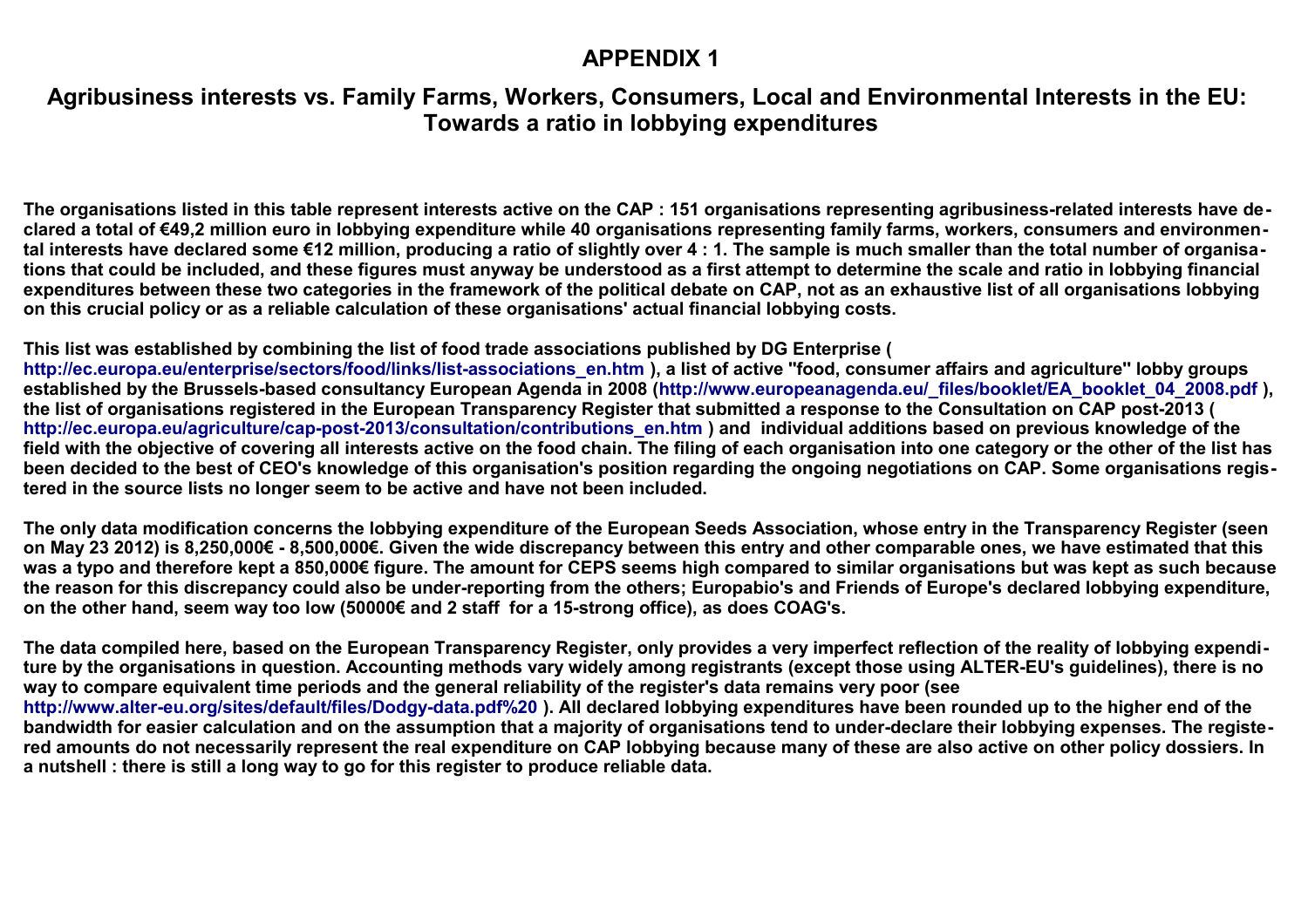| Organisation                                                                               | <b>Financial</b><br>vear*                   | lobby<br>exp. | <b>EU</b><br><b>Funding</b> | staff          | network                                                                                                                                                                                                                                                                                                                                                                                                                                                                                                                                                                  |
|--------------------------------------------------------------------------------------------|---------------------------------------------|---------------|-----------------------------|----------------|--------------------------------------------------------------------------------------------------------------------------------------------------------------------------------------------------------------------------------------------------------------------------------------------------------------------------------------------------------------------------------------------------------------------------------------------------------------------------------------------------------------------------------------------------------------------------|
|                                                                                            | <b>Agribusiness interests active on CAP</b> |               |                             |                |                                                                                                                                                                                                                                                                                                                                                                                                                                                                                                                                                                          |
| Syngenta                                                                                   | 2011                                        | 650000        | $\mathbf 0$                 | 3              | europabio, ESA, ECPA, Amcham, Bruegel                                                                                                                                                                                                                                                                                                                                                                                                                                                                                                                                    |
| <b>Bayer Cropscience</b>                                                                   | 2011                                        | 2525000       | 3778180                     | 16             | Business Europe, CEFIC, EFPIA, AESGP, EDMA, EuropaBio, ECPA,<br>IFAH-Europe and ESA                                                                                                                                                                                                                                                                                                                                                                                                                                                                                      |
| Monsanto (lobbying consultancy reports Monsanto<br>as a client for 50 to 100,000€ in 2011) | <b>UNREGISTERED</b>                         | 100000        |                             |                |                                                                                                                                                                                                                                                                                                                                                                                                                                                                                                                                                                          |
| <b>Dow</b>                                                                                 | 2011                                        | 900000        | $\mathbf 0$                 | 10             | American European Community Association (AECA)<br>American Chamber of Commerce to the EU (AmCham EU)<br>Corporate Social Responsibility Europe (CSR Europe)<br>European Chemical Industry Council (CEFIC) and some of its sector<br>groups<br>Europa Bio<br>European Justice Forum (EJF)<br>European Partners for the Environment (EPE)<br>European Policy Center (EPC)<br>EuroChlor<br>European Crop Protection Association (ECPA)<br>European Seeds Association (ESA)<br><b>Freshfel Europe</b><br><b>Transatlantic Policy Network (TPN)</b><br><b>Plastics Europe</b> |
| <b>BASF</b>                                                                                | 2011                                        | 2300000       | 1450000                     | 20             | BASF is among others a member of BAVC, BDA, BDI, Businesseu-<br>rope, British Chamber of Commerce in Belgium, Cefic, CSR Europe,<br>EPC, ERT, EuropaBio and PlasticsEurope.                                                                                                                                                                                                                                                                                                                                                                                              |
| <b>Dupont</b>                                                                              | 2011                                        | 200000        | $\pmb{0}$                   | 5              | CEFIC, EuropaBio, Business Europe, The American Chamber of<br>Commerce to the EU, Plastics Europe, The European Crop Protection<br>Association, The European Photovoltaic Association, The European<br>Seed Association, The European Policy Centre                                                                                                                                                                                                                                                                                                                      |
| <b>Pioneer Overseas, Dupont Agriculture</b>                                                |                                             |               |                             |                | <b>UNREGISTERED</b>                                                                                                                                                                                                                                                                                                                                                                                                                                                                                                                                                      |
| Europabio                                                                                  | 2011                                        | 50000         | 118000                      | $\overline{2}$ | Friends of Europe<br>Croplife International                                                                                                                                                                                                                                                                                                                                                                                                                                                                                                                              |
| <b>Merck</b>                                                                               | 2011                                        | 400000        | $\pmb{0}$                   | 15             | Merck KGaA is a member of BIO (US), CEFIC (EU), EFPIA (EU), Eu-<br>ropaBio (EU), InterPharma (CH), VCI (DE) and VfA (DE).                                                                                                                                                                                                                                                                                                                                                                                                                                                |
| <b>Pfizer</b>                                                                              | 2010                                        | 700000        | 0                           | 26             | Pfizer is a member of: EFPIA, EBE, EVM, EuropaBio, AESGP, IFAH-<br>Europe, Amcham EU, Britcham, BusinessEurope, TPN, TABD                                                                                                                                                                                                                                                                                                                                                                                                                                                |
| <b>Novartis</b>                                                                            | 2011                                        | 700000        | $\pmb{0}$                   | 6              | Member of EFPIA, EBE, EVM, EuropaBio, EGA, AESGP, EUROM-<br>CONTACT, CEFIC, BusinessEurope (Economiesuisse), EDMA, Eu-<br>comed, BritCham.                                                                                                                                                                                                                                                                                                                                                                                                                               |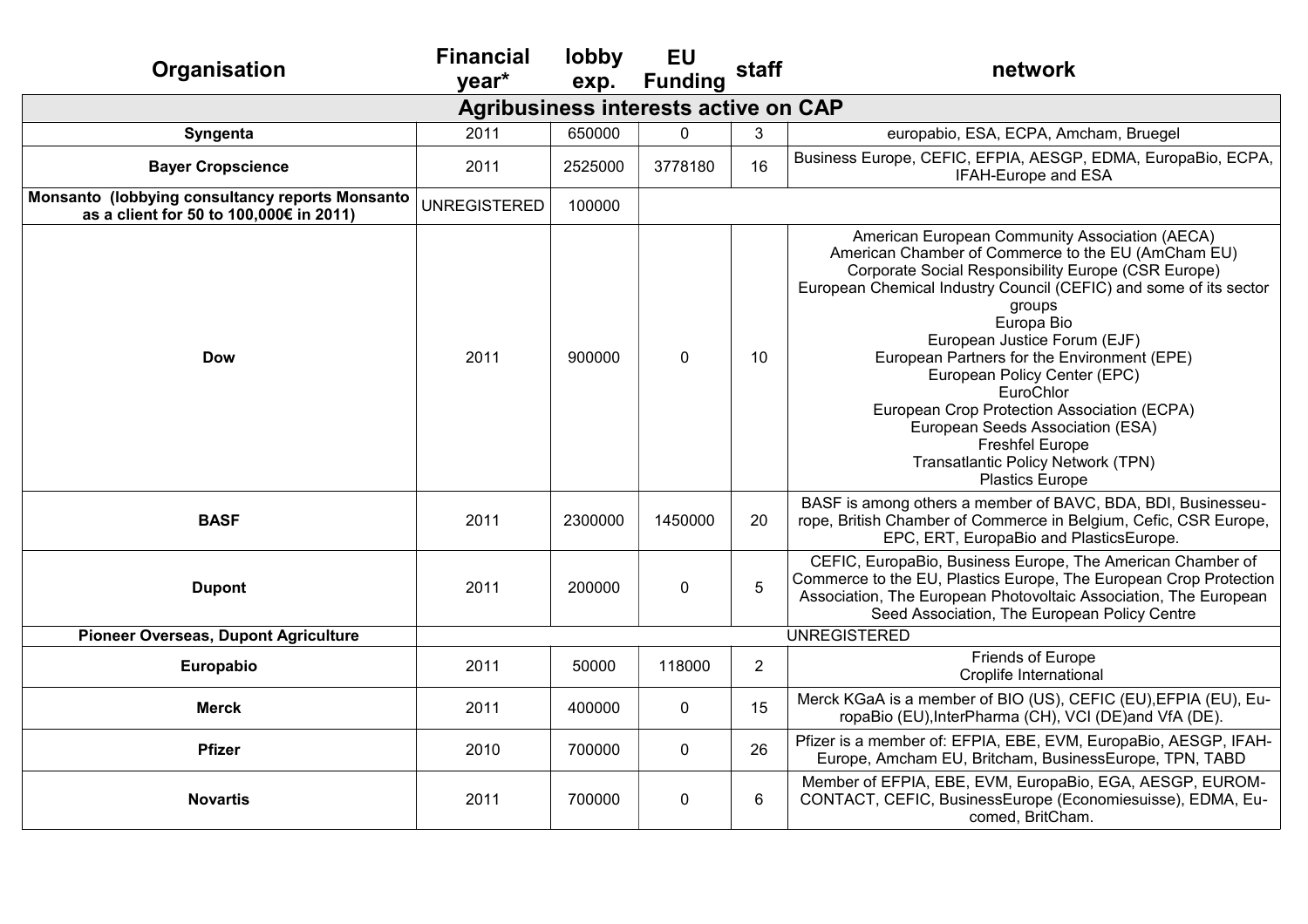| Sanofi                                                             | 2010-2011 | 600000  | $\mathbf 0$ | 5.6            | Professional associations<br>AESGP (Association of the European Self-Medication Industry)<br>AFEP (French Association of Private Companies)<br>CEFIC (European Chemical Industry Council)<br>EFPIA (European Federation of Pharmaceutical Industries Associa-<br>tions) and its specialized groups (EBE / EVM)<br>EGA (European Generic medicines Association)<br>British chamber of commerce in Belgium<br><b>Confrontations Europe</b><br><b>EPC</b><br><b>Friends of Europe</b> |
|--------------------------------------------------------------------|-----------|---------|-------------|----------------|------------------------------------------------------------------------------------------------------------------------------------------------------------------------------------------------------------------------------------------------------------------------------------------------------------------------------------------------------------------------------------------------------------------------------------------------------------------------------------|
| International Federation for Animal Health-Europe -<br><b>IFAH</b> | 2010      | 50000   | $\mathbf 0$ | 5              | DG Sanco Advisory group for the Food Chain and Animal and Plant<br>Health<br>European Platform for the Responsible Use of Medicines in Animals<br>(EPRUMA)<br>International Federation for Animal Health (IFAH)                                                                                                                                                                                                                                                                    |
| <b>Novozymes</b>                                                   | 2011      | 250000  |             | 3              | Europabio<br>EPure<br><b>EBTP</b>                                                                                                                                                                                                                                                                                                                                                                                                                                                  |
| Yara                                                               | 2010      | 100000  | 0           | $\overline{2}$ | Fertilizers Europe/European Fertilizer Manufacturers Association.<br>(FE/EFMA)<br>Yara is a member of the International Fertilizers Association IFA<br>Yara is through its production/sales locations also member of the na-<br>tional fertilizer associations throughout the EU                                                                                                                                                                                                   |
| <b>European Manufacturers Association of Fertilizers</b>           | 2011      | 360000  | $\mathbf 0$ | 5              | Fertilizers Europe is an affiliated member of CEFIC European Chemi-<br>cal Industry Council and member of the Intenational Fertilizers Indus-<br>try Association IFA                                                                                                                                                                                                                                                                                                               |
| <b>European Chemical Industry Council - CEFIC</b>                  | 2010-2011 | 6000000 | 265000      | 71             | no info – reference to the organisation's website                                                                                                                                                                                                                                                                                                                                                                                                                                  |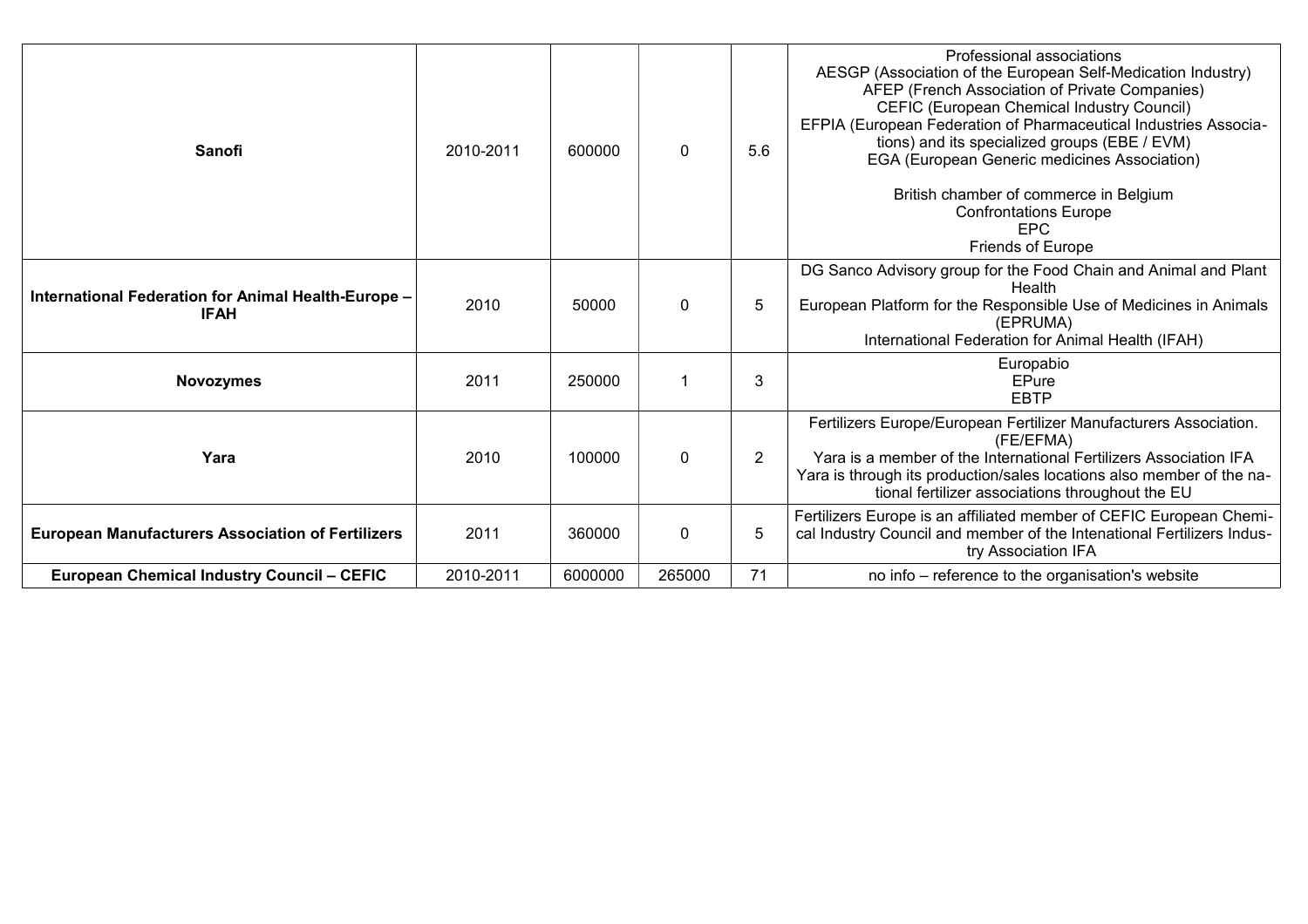| Cargill                                | 2011 | 600000 | $\mathbf 0$ | 10             | AAF (Association des Amidonniers et Féculiers)<br>Fediol (EU Oil and Proteinmeal Industry), via national associations<br>Coceral (Comité du Commerce des céréales, aliments du bétail, oléa-<br>gineux, huile d'olive, huiles et graisses et agrofournitures), via national<br>associations<br>ECA (European Cocoa Association)<br>FoodDrink EU (Confédération des industries agro-alimentaires de l'UE<br>Amcham EU (American Chamber of Commerce)<br>AVEC (Association of Poultry Processors and Poultry Trade in the EU<br>countries), via national associations<br><b>Biopolymers International</b><br>APIC (CEFIC Active Pharmaceutical Ingredients Committee)<br>IPEC (International Pharmaceutical Excipients Council)<br>EBB (European Biodiesel Board)<br>EFFCA (European Food & Feed Cultures Association)<br>EFIP (European Feed Ingredients Platform)<br>ELC (Federation of European Food Additives and Food Enzymes In-<br>dustries)<br>ELMA (European Lecithin Manufacturers' Association)<br>EPA (European Association of Polyol Producers)<br>ePure (European Renewable Ethanol Association)<br>EUFIC (European Food Information Council)<br>Euromalt (European Maltsters), via national associations<br>Euvepro (The European Association of Manufacturers, Distributors<br>and Users of Vegetable Proteins for Human Consumption)<br>FEFAC (European Feed Manufacturers' Federation), via national as-<br>sociations<br>Gafta (Grain and feed trade association)<br>ICGA (International Chewing Gum Association)<br>INEC (Association of Producers of Carob Bean Gum)<br>IPPA (International Pectin Producers' Association)<br>MARINALG (World Association of Seaweed processors)<br>ECPA (European Centre for Public Affairs)<br>Lufpig (Land Use and Food Policy Intergroup) |
|----------------------------------------|------|--------|-------------|----------------|--------------------------------------------------------------------------------------------------------------------------------------------------------------------------------------------------------------------------------------------------------------------------------------------------------------------------------------------------------------------------------------------------------------------------------------------------------------------------------------------------------------------------------------------------------------------------------------------------------------------------------------------------------------------------------------------------------------------------------------------------------------------------------------------------------------------------------------------------------------------------------------------------------------------------------------------------------------------------------------------------------------------------------------------------------------------------------------------------------------------------------------------------------------------------------------------------------------------------------------------------------------------------------------------------------------------------------------------------------------------------------------------------------------------------------------------------------------------------------------------------------------------------------------------------------------------------------------------------------------------------------------------------------------------------------------------------------------------------------------------------------------------------------------------------|
| <b>ADM</b>                             | 2011 | 250000 | $\mathbf 0$ | $\overline{2}$ | FEDIOL, EBB, ECA, AmCham                                                                                                                                                                                                                                                                                                                                                                                                                                                                                                                                                                                                                                                                                                                                                                                                                                                                                                                                                                                                                                                                                                                                                                                                                                                                                                                                                                                                                                                                                                                                                                                                                                                                                                                                                                         |
| bunge                                  | 2010 | 300000 | $\pmb{0}$   | 5              | FEDIOL (The EU Vegetable Oil and Proteinmeal Industry)<br>IMACE (The European Margarine Association)<br>EUFIC (European Food Information Council)<br><b>ILSI</b> Europe<br>EBFP (European Basic Food Platform)                                                                                                                                                                                                                                                                                                                                                                                                                                                                                                                                                                                                                                                                                                                                                                                                                                                                                                                                                                                                                                                                                                                                                                                                                                                                                                                                                                                                                                                                                                                                                                                   |
| <b>COCERAL</b>                         | 2010 | 200000 | $\pmb{0}$   | $\overline{2}$ | CELCAA, comité de liaison du commerce agro-alimentaire<br>Member of the IGTC, International Grain Trade Coalition                                                                                                                                                                                                                                                                                                                                                                                                                                                                                                                                                                                                                                                                                                                                                                                                                                                                                                                                                                                                                                                                                                                                                                                                                                                                                                                                                                                                                                                                                                                                                                                                                                                                                |
| European agricultural machinery - CEMA |      |        |             |                | <b>UNREGISTERED</b>                                                                                                                                                                                                                                                                                                                                                                                                                                                                                                                                                                                                                                                                                                                                                                                                                                                                                                                                                                                                                                                                                                                                                                                                                                                                                                                                                                                                                                                                                                                                                                                                                                                                                                                                                                              |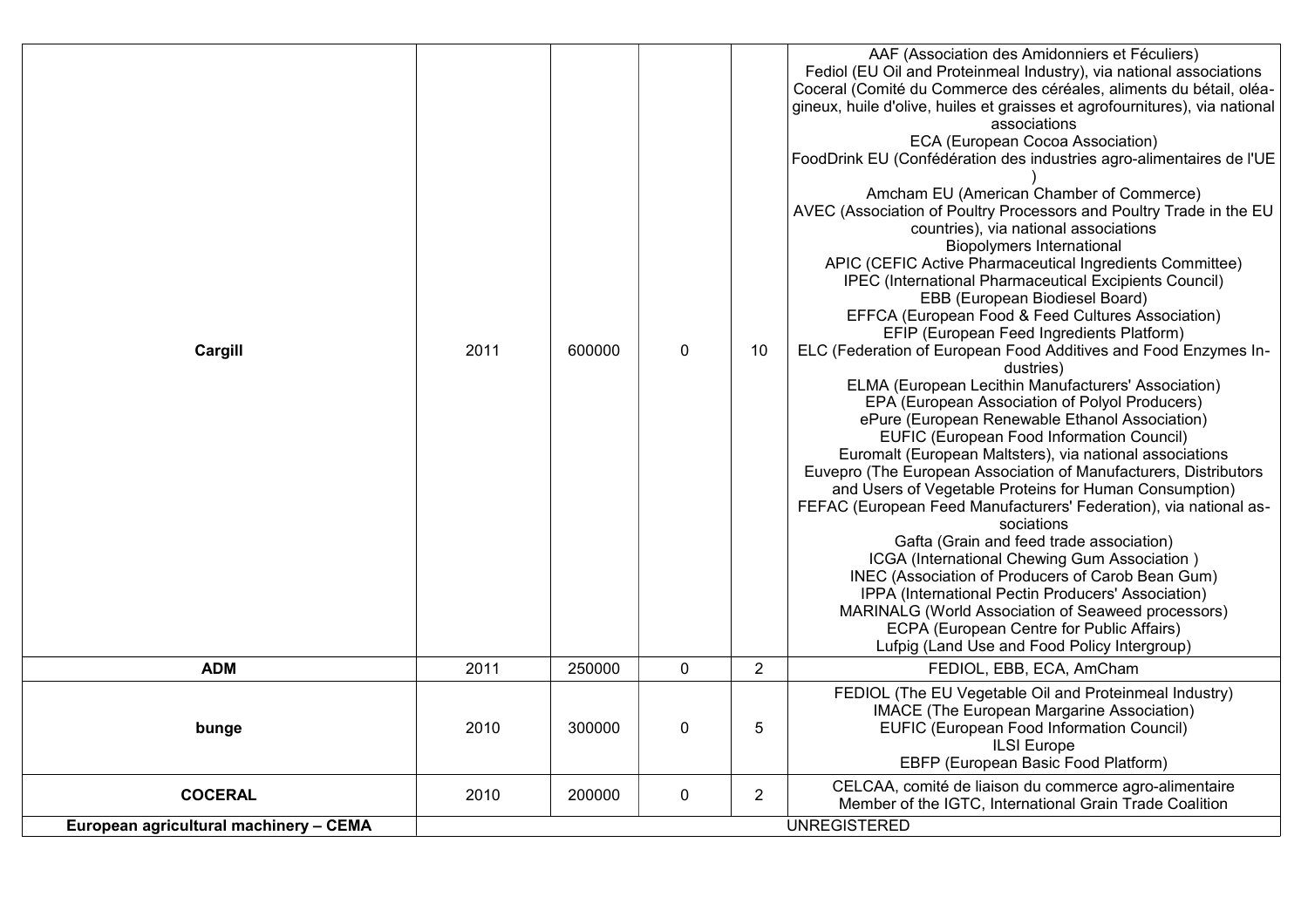| <b>FEFAC</b>                                                               | 2011 | 300000  | $\mathbf 0$ | $\overline{7}$ | - IFIF (International Feed Industry Association)<br>- EFSA Stakeholder Platform<br>- RTRS (Round Table on Responsible Soy)<br>- EISA (European Initiative for Sustainable Development in Agriculture<br>- SCP (European Initiative on Sustainable Consumption & Production)<br>- IFSA (International Feed Safety Alliance)<br>- FSP (Food Safety Platform)<br>- EATIP (European Aquaculture Technology & Innovation Platform)<br>- EAFN (European Agri Food Network)<br>- Grain Club (group of European federations of the cereals processing<br>industry and trade)<br>EUFETEC (Platform composed of several feed-related bodies repre-<br>senting the feed industry and research institutes<br>- EU Food Chain Advisory Group<br>- DG AGRI Advisory Groups<br>- DG SANCO Advisory Group on Food Chain & Animal Health<br>- FFC (EU feed & food chain platform on biotechnology)<br>FEFAC is an observer member of the FAO Task Force CODEX on<br><b>Animal Feeding</b> |
|----------------------------------------------------------------------------|------|---------|-------------|----------------|--------------------------------------------------------------------------------------------------------------------------------------------------------------------------------------------------------------------------------------------------------------------------------------------------------------------------------------------------------------------------------------------------------------------------------------------------------------------------------------------------------------------------------------------------------------------------------------------------------------------------------------------------------------------------------------------------------------------------------------------------------------------------------------------------------------------------------------------------------------------------------------------------------------------------------------------------------------------------|
| <b>FEDIOL</b>                                                              | 2010 | 250000  |             | 7              | PFP Primary Food Processors<br>Roundtable for Responsible Soy<br>Roundtable for Sustainable Palm Oil (Associate member)<br>Other networks:<br><b>Grain Club</b><br>Food & Feed Chain Coalition<br>Food Chain Roundtable on Pesticides<br>EFIP - European Feed Ingredients Platform                                                                                                                                                                                                                                                                                                                                                                                                                                                                                                                                                                                                                                                                                       |
| <b>CAOBISCO</b>                                                            | 2011 | 300000  | $\mathbf 0$ | 4              | World Cocoa Foundation<br><b>CIUS</b><br><b>CIAA</b><br><b>International Confectionery Association</b>                                                                                                                                                                                                                                                                                                                                                                                                                                                                                                                                                                                                                                                                                                                                                                                                                                                                   |
| The Grain and Feed Trade Association - GAFTA                               | 2011 | 100000  | $\mathbf 0$ | 4              | IGTC - International Grain Trade Coalition<br>Celcaa - European Liaison Committee for the Agricultural and Agri-<br>Food Trade.                                                                                                                                                                                                                                                                                                                                                                                                                                                                                                                                                                                                                                                                                                                                                                                                                                          |
| <b>Committee of the European Starch</b><br><b>Potato Producers' Unions</b> |      |         |             |                | <b>UNREGISTERED</b>                                                                                                                                                                                                                                                                                                                                                                                                                                                                                                                                                                                                                                                                                                                                                                                                                                                                                                                                                      |
| European Starch Industry Association - AAF                                 | 2010 | 1000000 |             | 4              | Primary Food Processors (PFP)<br><b>EFISC</b>                                                                                                                                                                                                                                                                                                                                                                                                                                                                                                                                                                                                                                                                                                                                                                                                                                                                                                                            |
| <b>Committee of the Yeast Producers</b><br>in the EU - COFALEC             | 2010 | 200000  | $\mathbf 0$ | $\overline{2}$ | FoodDrinkEurope                                                                                                                                                                                                                                                                                                                                                                                                                                                                                                                                                                                                                                                                                                                                                                                                                                                                                                                                                          |
| European Seeds Association - ESA                                           | 2011 | 850000  | $\mathbf 0$ | 8              | no info                                                                                                                                                                                                                                                                                                                                                                                                                                                                                                                                                                                                                                                                                                                                                                                                                                                                                                                                                                  |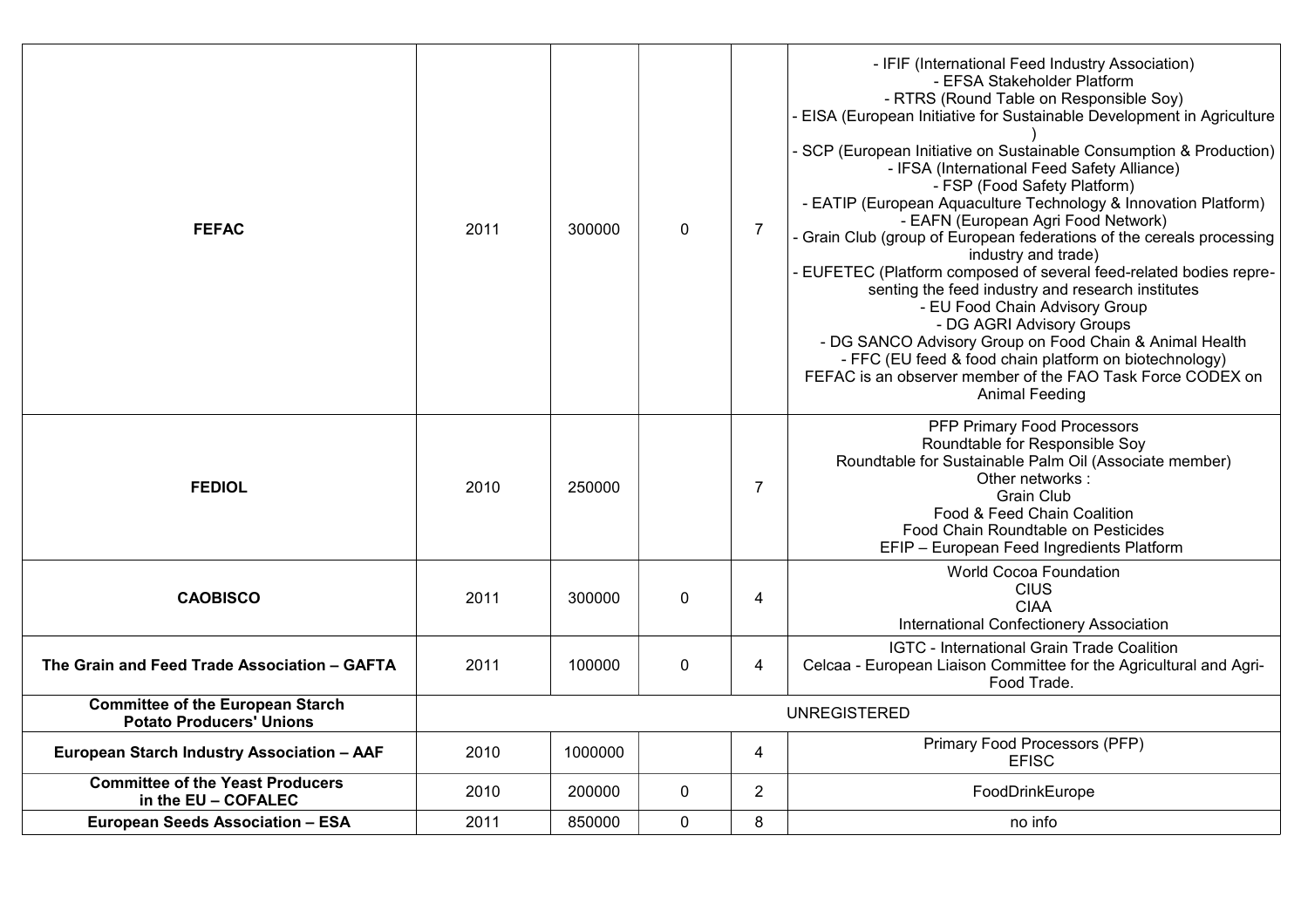| <b>European Crop Protection Association - ECPA</b>                               | 2011 | 150000 | $\mathbf 0$    | 14             | •Member of CropLife International<br>•Member of CEFIC - European Chemical Industry Council<br>•Associate Member of EISA - European Initiative for Sustainable De-<br>velopment in Agriculture<br>•Member of several EU consultative bodies such as the Advisory<br>Group on the Food Chain, Animal Health and Plant Health<br>•Member of EPPA -European Partnership for Alternative Approaches<br>to Animal Testing                                        |
|----------------------------------------------------------------------------------|------|--------|----------------|----------------|------------------------------------------------------------------------------------------------------------------------------------------------------------------------------------------------------------------------------------------------------------------------------------------------------------------------------------------------------------------------------------------------------------------------------------------------------------|
|                                                                                  |      |        |                |                | •Member of Knowledge4Innovation platform                                                                                                                                                                                                                                                                                                                                                                                                                   |
| European Plant Science Organisation - EPSO                                       | 2010 | 50000  | 46540          | 14             | ISE - Inititaive fro Science in Europe<br><b>GPC - Global Plant Council</b><br>Plant ETP - European Technology Platform 'Plants for the Future'                                                                                                                                                                                                                                                                                                            |
| <b>CropLife International</b>                                                    |      |        |                |                | <b>UNREGISTERED</b>                                                                                                                                                                                                                                                                                                                                                                                                                                        |
| <b>CELCAA</b>                                                                    | 2010 | 150000 | 0              | 1.5            | European Food Sustainable Consumption and Production Round<br>Table                                                                                                                                                                                                                                                                                                                                                                                        |
| <b>European Dairy Association</b>                                                | 2011 | 100000 | 0              | 5              | EDA is an association of the national dairy industry associations out of<br>the EU member states. EDA is member of FoodDrink Europe                                                                                                                                                                                                                                                                                                                        |
| <b>International Dairy Federation - IDF</b>                                      |      |        |                |                | <b>UNREGISTERED</b>                                                                                                                                                                                                                                                                                                                                                                                                                                        |
| <b>EUROPEAN ASSOCIATION OF DAIRY TRADE</b><br><b>Eucolait</b>                    | 2010 | 50000  | $\mathbf 0$    | 4              | CELCAA (European Liaison Committee for the Agricultural and Agri-<br>Food Trade)                                                                                                                                                                                                                                                                                                                                                                           |
| <b>European Milk Board</b>                                                       | 2011 | 50000  | $\mathbf 0$    | 8              | no info                                                                                                                                                                                                                                                                                                                                                                                                                                                    |
| <b>Lactalis</b>                                                                  |      |        |                |                | <b>UNREGISTERED</b>                                                                                                                                                                                                                                                                                                                                                                                                                                        |
| European Coffee Federation - ECF                                                 | 2010 | 50000  | $\overline{0}$ | 0.2            | FoodDrinkEurope                                                                                                                                                                                                                                                                                                                                                                                                                                            |
| <b>Association of the Cider &amp; Fruit Wine</b><br><b>Industry of EU - AICV</b> |      |        |                |                | <b>UNREGISTERED</b>                                                                                                                                                                                                                                                                                                                                                                                                                                        |
| <b>PROFEL - European Association of Fruit and</b><br><b>Vegetable Processors</b> | 2010 | 50000  | $\mathbf 0$    | $\overline{2}$ | -Represented on the EU Commission's Advisory Group «Fruit and<br>Vegetables »<br>-Member of the "Food Chain Roundtable" (effective networking with<br>farmers, the fresh fruit & vegetable sector, cereals' sector and others<br>to cooperation on plant protection products)<br>-Member of the CIAA - EU's Umbrella Organisation of the Food In-<br>dustry www.ciaa.org<br>-Member of CIUS - the Committee of Industrial Users of Sugar www.-<br>cius.org |
| <b>European Fruit and Vegetable Trade</b><br><b>Association - EUCOFEL</b>        | 2011 | 100000 | $\mathbf 0$    | 8              | no info                                                                                                                                                                                                                                                                                                                                                                                                                                                    |
| Confédération Européenne des<br><b>Vignerons Indépendants</b>                    | 2010 | 50000  | 0              | $\overline{2}$ | CEVI is observer member of the Wine in Moderation AISBL                                                                                                                                                                                                                                                                                                                                                                                                    |
| European Federation of Origin Wines - EFOW                                       | 2011 | 100000 | 0              | $\overline{2}$ | no info                                                                                                                                                                                                                                                                                                                                                                                                                                                    |
| Comité Européen des Entreprises Vins - CEEV                                      | 2010 | 250000 | $\overline{0}$ | 4              | <b>CELCAA</b>                                                                                                                                                                                                                                                                                                                                                                                                                                              |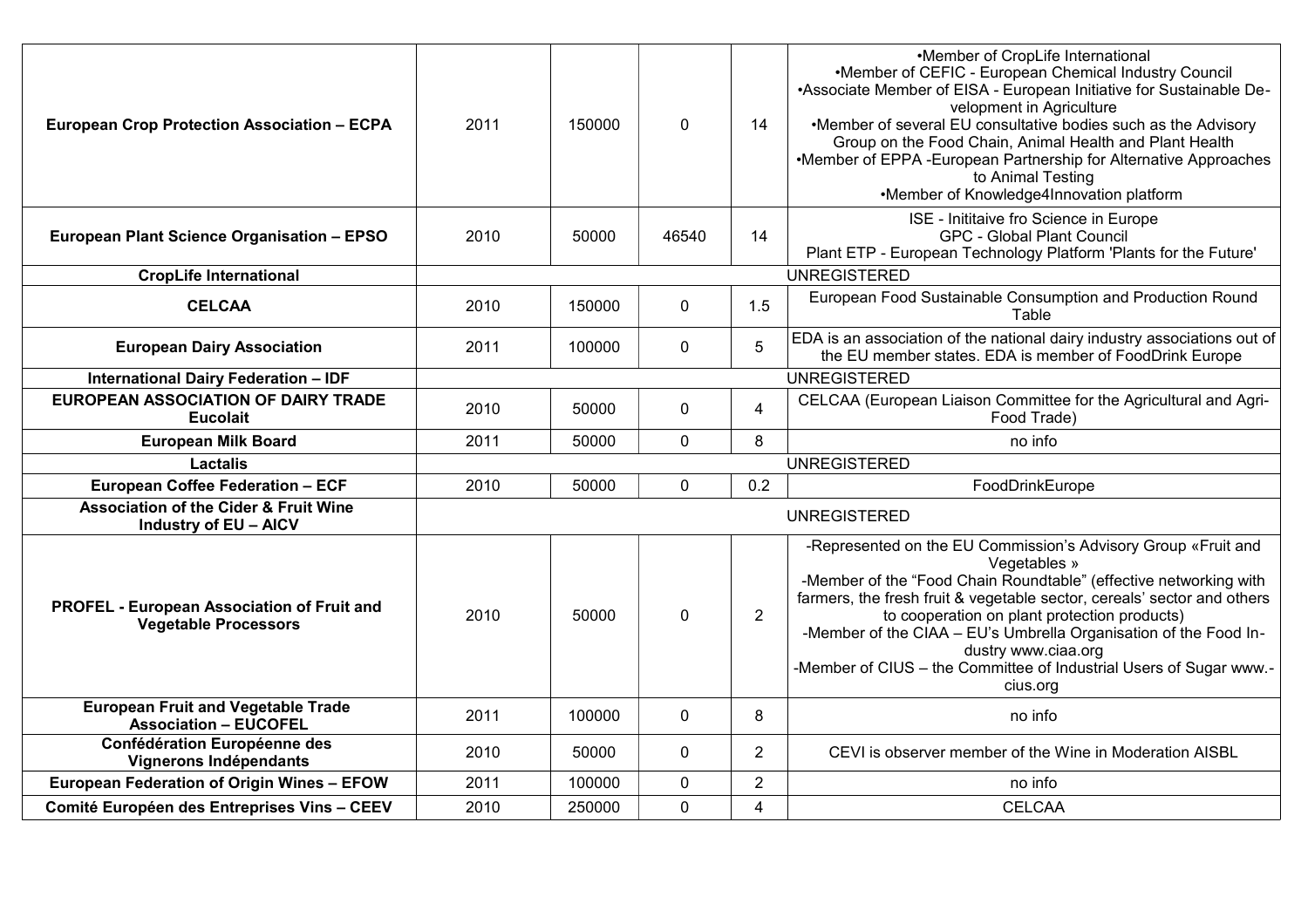| <b>Pernod Ricard</b>                                                                                                                                           | 2011-2012           | 560000  | 0           | 8              | Confédération Européenne des Producteurs de Spiritueux (CEPS)<br>Comité Européen des Entreprises Vins (CEEV)<br>Association des Industries de Marques (AIM)                                                                                               |
|----------------------------------------------------------------------------------------------------------------------------------------------------------------|---------------------|---------|-------------|----------------|-----------------------------------------------------------------------------------------------------------------------------------------------------------------------------------------------------------------------------------------------------------|
| <b>InBev</b>                                                                                                                                                   |                     |         |             |                | <b>UNREGISTERED</b>                                                                                                                                                                                                                                       |
| <b>The Brewers of Europe</b>                                                                                                                                   | 2010                | 250000  | 0           | 5              | EU Alcohol and Health Forum<br>FoodDrinkEurope<br><b>FAIB</b>                                                                                                                                                                                             |
| <b>European Breakfast Cereal Association</b><br><b>CEEREAL</b>                                                                                                 |                     |         |             |                | <b>UNREGISTERED</b>                                                                                                                                                                                                                                       |
| <b>European Snacks Association</b>                                                                                                                             | 2010                | 100000  | 0           | $\overline{2}$ | FoodDrinkEurope, and the International Treenut Council (INC)                                                                                                                                                                                              |
| <b>Federation of European Specialty Food</b><br><b>Ingredients Industries - ELC</b>                                                                            | 2011                | 400000  | $\mathbf 0$ | 4              | no info                                                                                                                                                                                                                                                   |
| European Vegetal Protein Federation - EUVEPRO                                                                                                                  |                     |         |             |                | <b>UNREGISTERED</b>                                                                                                                                                                                                                                       |
| <b>Association of Dietetic Food Industries - IDACE</b><br>(Consultancy Grayling declares having represented<br>IDACE for 50000€ in 2011)                       | <b>UNREGISTERED</b> | 50000   |             |                |                                                                                                                                                                                                                                                           |
| FEDIMA - Intermediate Products Industries for the<br><b>Bakery and Confectionery Trades in the EEA</b>                                                         |                     |         |             |                | <b>UNREGISTERED</b>                                                                                                                                                                                                                                       |
| International Margarine Association of the<br><b>Countries of Europe - IMACE</b>                                                                               | 2011                | 100000  | $\mathbf 0$ | 2.5            | IMACE is Member of IFMA, the International Margarine Federation<br>and of FoodDrinkEurope, the EU Confederation of the Food and<br>Drink Industries.                                                                                                      |
| Union des Associations des Semouliers de l'Ue                                                                                                                  | 2010                | 30000   | $\mathbf 0$ | $\overline{2}$ | no info                                                                                                                                                                                                                                                   |
| <b>Union of European Beverages</b><br><b>Association - UNESDA</b>                                                                                              | 2010                | 50000   | $\mathbf 0$ | 4              | International Council of Beverages Associations : http://www.icba-<br>net.org/<br><b>FoodDrink Europe</b>                                                                                                                                                 |
| <b>European Spirits Organisation - CEPS</b>                                                                                                                    | 2011                | 1250000 | $\mathbf 0$ | 5              | <b>FoodDrink Europe</b>                                                                                                                                                                                                                                   |
| <b>European Vinegar Federation - CPIV</b>                                                                                                                      |                     |         |             |                | <b>UNREGISTERED</b>                                                                                                                                                                                                                                       |
| <b>European Food Emulsifiers Manufacturers</b><br><b>Association</b>                                                                                           | 2010                | 50000   | 0           | 1              | EFEMA is a member of ELC (Federation of European Specialty Food<br>Ingredients Industries)                                                                                                                                                                |
| European Salt Producers' Association - EuSalt                                                                                                                  | 2010                | 100000  |             | $\mathbf{3}$   | no info                                                                                                                                                                                                                                                   |
| <b>Euromalt</b>                                                                                                                                                | 2010                | 50000   | $\mathbf 0$ | $\overline{2}$ | <b>COCERAL</b>                                                                                                                                                                                                                                            |
| FRUCOM - European Federation of the Trade in<br>Dried Fruit, Edible Nuts, Processed Fruit & Vege-<br>tables, Processed Fishery Products, Spices and Ho-<br>ney | 2010                | 50000   | $\mathbf 0$ | 4              | Member of SACAR (Joint Secretariat of Agricultural Trade Associa-<br>tions)<br>Indirect member (via SACAR) of :<br>CELCAA (European Liaison Committee for the Agricultural and Agri-<br>Food Trade)<br><b>EUROCOMMERCE</b>                                |
| <b>Freshfel Europe</b>                                                                                                                                         | 2011                | 150000  | $\mathbf 0$ | 5              | Member of several EU consultative bodies (notably belonging to<br>SANCO, AGRI and TRADE), UNECE, OECD<br>Several cooperation with European and international organizations (<br>horizontal or vertical ) on food or more specific on fruit and vegetables |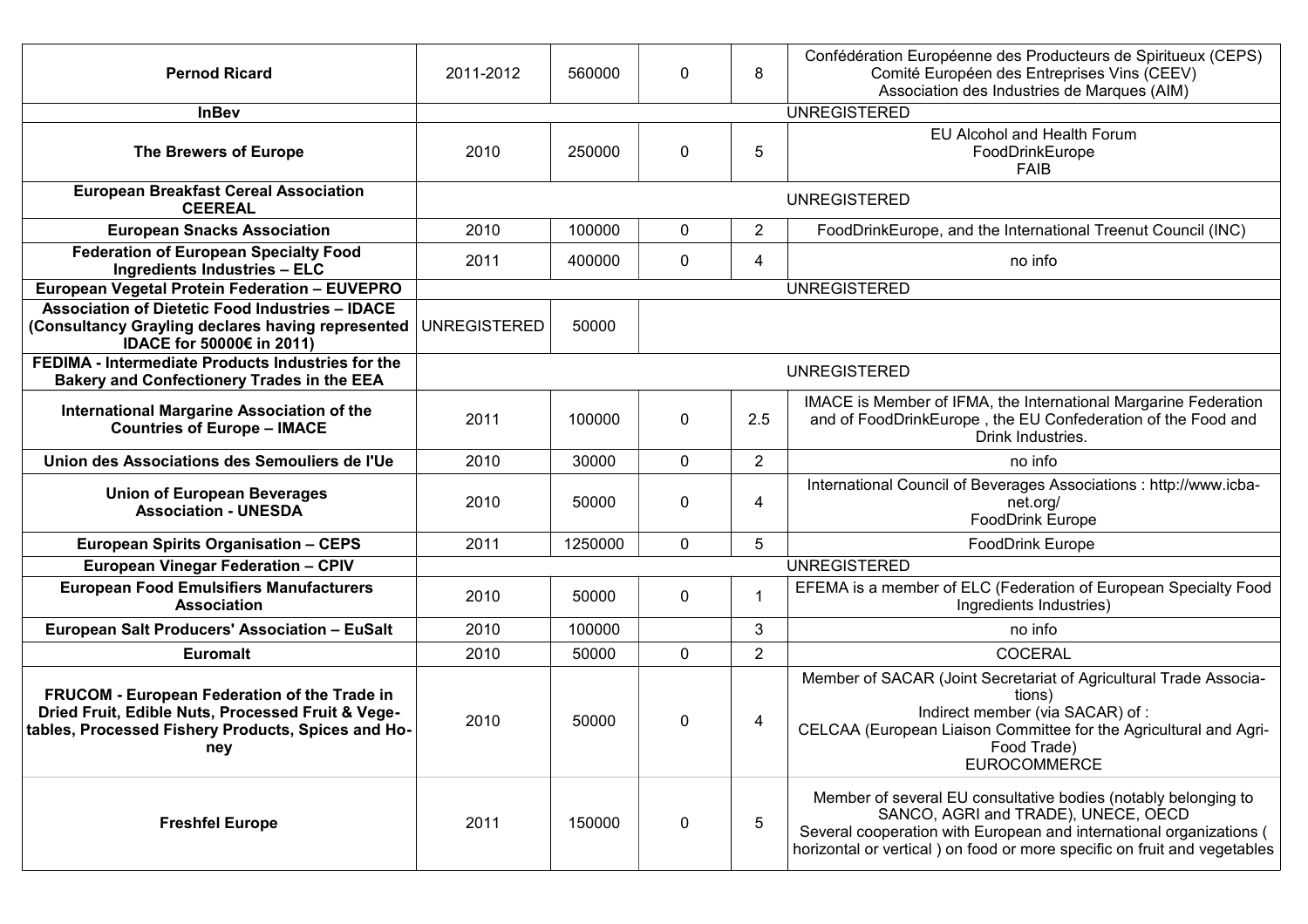| Interchanvre                                                     | 2010 | 180000                                                                                                                                                                                                                                                                   | 0       | $\overline{2}$ | no info                                                                                                                                                                                                                                                                                         |  |  |  |
|------------------------------------------------------------------|------|--------------------------------------------------------------------------------------------------------------------------------------------------------------------------------------------------------------------------------------------------------------------------|---------|----------------|-------------------------------------------------------------------------------------------------------------------------------------------------------------------------------------------------------------------------------------------------------------------------------------------------|--|--|--|
| <b>European Union of the Potato Trade</b>                        | 2011 | 100000                                                                                                                                                                                                                                                                   | 0       | 0.5            | CELCAA, Comité de liaison du commerce alimentaire et agricole                                                                                                                                                                                                                                   |  |  |  |
| Associazione delle Industrie del<br>Dolce e della Pasta Italiane | 2011 | 100000                                                                                                                                                                                                                                                                   | 0       | 5              | Confindustria<br>Federalimentare,<br>Istituto Italiano Imballaggio<br>Caobisco<br>Euroglaces<br><b>UNAFPA</b><br>Ceereal<br><b>IPO</b><br><b>ICA</b><br><b>ECFF</b>                                                                                                                             |  |  |  |
| <b>European Flour Milling Association</b>                        | 2011 | 150000                                                                                                                                                                                                                                                                   | 0       | 1.5            | EU Primary Food Processors'association (PFP)                                                                                                                                                                                                                                                    |  |  |  |
| <b>Committee of Industrial Users of Sugar - CIUS</b>             | 2011 | 30000                                                                                                                                                                                                                                                                    | 0       | 1              | no info                                                                                                                                                                                                                                                                                         |  |  |  |
| <b>European Sugar Manufacturers Committee</b>                    | 2011 | 150000                                                                                                                                                                                                                                                                   | 0       | $\overline{2}$ | CEFS is a founding member of:<br>- the Primary Food Processors (PFP) created in 2009<br>CEFS is also member of:<br>- FoodDrinkEurope (former CIAA: agro-food industries)                                                                                                                        |  |  |  |
| <b>ASSUC- European Association of Sugar Traders</b>              | 2011 | 50000                                                                                                                                                                                                                                                                    | 0       | $\mathbf{1}$   | SACAR (Joint Secretariat of Agricultural Trade Association)<br>Indirect member (via SACAR) of:<br>CELCAA (the European Liaison Committee for the Agricultural and<br>Agri-Food Trade)<br>Eurocommerce (the representation of the European retail, wholesale<br>and international trade sectors) |  |  |  |
| <b>EU Primary Food Processors'association (PFP)</b>              | 2010 | 16000                                                                                                                                                                                                                                                                    | 0       | 5              | PFP does not belong to any other federation but cooperates on an ad<br>hoc basis with other organisations such as COPA-COGECA, FDE,<br>COCERAL or FEFAC, with a view to strengthen the approaches and<br>positions taken in the field of food and feed safety and industry sup-<br>ply.         |  |  |  |
| <b>Culinaria Europe</b>                                          |      |                                                                                                                                                                                                                                                                          |         |                |                                                                                                                                                                                                                                                                                                 |  |  |  |
| Fooddrink europe - FDE                                           | 2010 | 250000                                                                                                                                                                                                                                                                   | 0       | $\overline{2}$ |                                                                                                                                                                                                                                                                                                 |  |  |  |
| Food and Drink Federation - FDF                                  | 2010 | 100000                                                                                                                                                                                                                                                                   | 0       | 10             | FoodDrinkEurope (FDE)                                                                                                                                                                                                                                                                           |  |  |  |
| <b>European Biodiesel Board</b>                                  | 2010 | 200000                                                                                                                                                                                                                                                                   | no info | no info        | no info                                                                                                                                                                                                                                                                                         |  |  |  |
| <b>European Bioethanol Fuel Association</b>                      |      |                                                                                                                                                                                                                                                                          |         |                |                                                                                                                                                                                                                                                                                                 |  |  |  |
| <b>European Producers Union</b><br>Of Renewable Ethanol          | 2011 | 50000                                                                                                                                                                                                                                                                    | 0       | 4              | no info                                                                                                                                                                                                                                                                                         |  |  |  |
| European Union of Ethanol Producers - UEPA                       |      |                                                                                                                                                                                                                                                                          |         |                |                                                                                                                                                                                                                                                                                                 |  |  |  |
| <b>ILSI Europe</b>                                               |      | <b>UNREGISTERED</b><br>no info – reference to the organisation's website<br><b>UNREGISTERED</b><br><b>UNREGISTERED</b><br><b>UNREGISTERED</b><br><b>UNREGISTERED</b><br><b>UNREGISTERED</b><br>450000<br>0<br>2011<br>IFIF - International Feed Industry Federation<br>4 |         |                |                                                                                                                                                                                                                                                                                                 |  |  |  |
| <b>EUFIC</b>                                                     |      |                                                                                                                                                                                                                                                                          |         |                |                                                                                                                                                                                                                                                                                                 |  |  |  |
| <b>European Basic Food Platform</b>                              |      |                                                                                                                                                                                                                                                                          |         |                |                                                                                                                                                                                                                                                                                                 |  |  |  |
| <b>FEFANA</b>                                                    |      |                                                                                                                                                                                                                                                                          |         |                |                                                                                                                                                                                                                                                                                                 |  |  |  |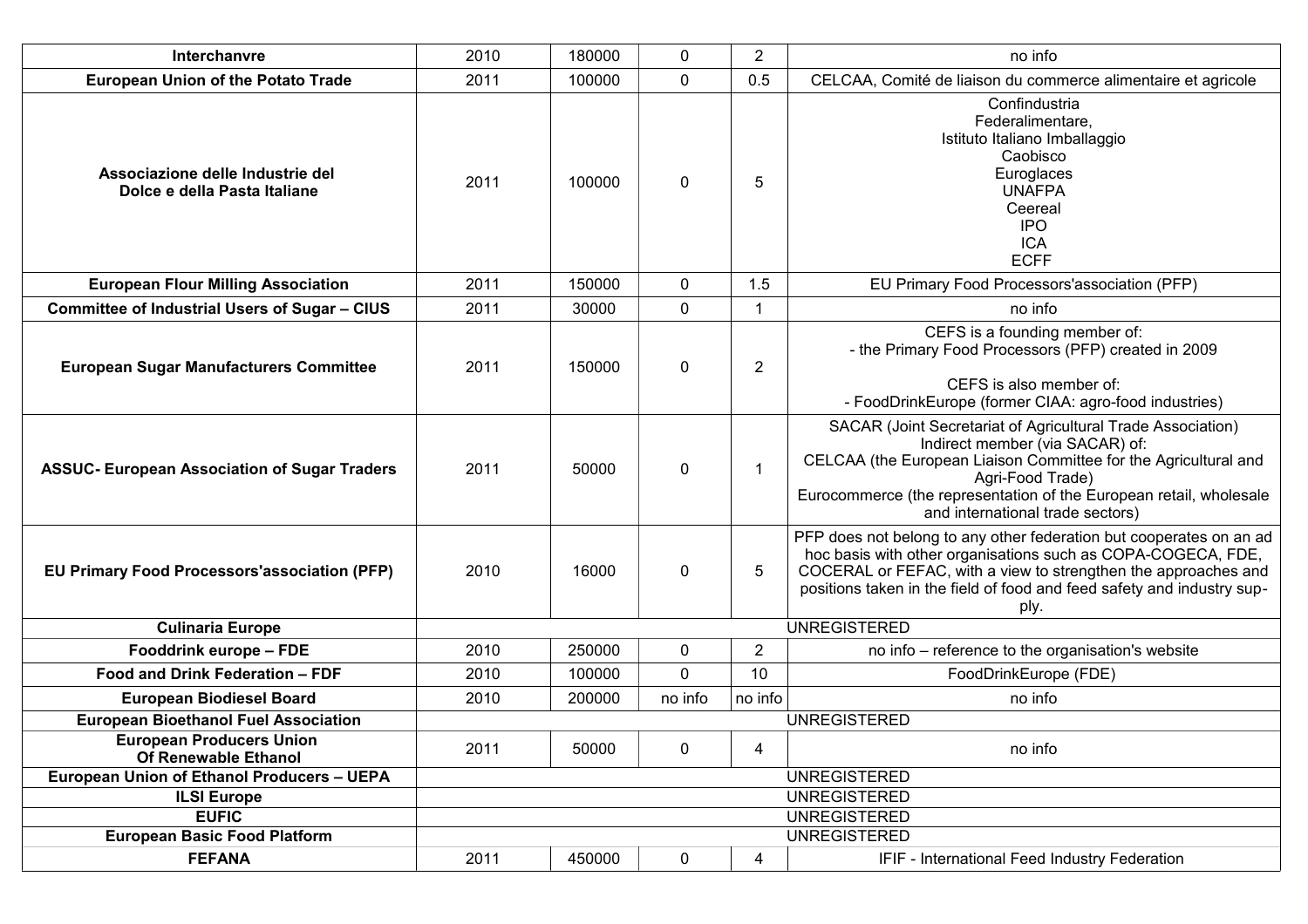| <b>Association of Manufacturers and Formulators</b><br>Of Enzyme Products - Amfep<br>(consultancy Burson Marsteller declares it<br>represented AMFEP for 50-100000€ in 2011 | <b>UNREGISTERED</b> | 100000  |             |                |                                                                                                                                                                                                                                                                                                                                                                                                                                                                                                                                                                                                                                                                                                                                                                                                                              |
|-----------------------------------------------------------------------------------------------------------------------------------------------------------------------------|---------------------|---------|-------------|----------------|------------------------------------------------------------------------------------------------------------------------------------------------------------------------------------------------------------------------------------------------------------------------------------------------------------------------------------------------------------------------------------------------------------------------------------------------------------------------------------------------------------------------------------------------------------------------------------------------------------------------------------------------------------------------------------------------------------------------------------------------------------------------------------------------------------------------------|
| Centre de Liason des Industries<br>Transformatrices de Viandes de l'UE - CLITRAVI                                                                                           | 2010                | 300000  | $\mathbf 0$ | 3              | no info                                                                                                                                                                                                                                                                                                                                                                                                                                                                                                                                                                                                                                                                                                                                                                                                                      |
| Union Européenne du Commerce du Bétail et<br>des Métiers de la Viande - UECBV                                                                                               | 2011                | 583577  | 22528       | 5              | European Liaison Committee for the Agricultural and Agri-Food Trade<br>(CELCAA)                                                                                                                                                                                                                                                                                                                                                                                                                                                                                                                                                                                                                                                                                                                                              |
| <b>Beefproducers of Sweden</b>                                                                                                                                              |                     |         |             |                | <b>UNREGISTERED</b>                                                                                                                                                                                                                                                                                                                                                                                                                                                                                                                                                                                                                                                                                                                                                                                                          |
| Association de l'Aviculture, de l'Industrie et du<br><b>Commerce de Volailles dans les Pays</b><br>De l'Union Europeenne - AVEC                                             | 2011                | 400000  | $\mathbf 0$ | 3              | member of IPC (International Poultry Council)                                                                                                                                                                                                                                                                                                                                                                                                                                                                                                                                                                                                                                                                                                                                                                                |
| European Union Of Wholesale with Eggs, Egg Pro-<br>ducts and Poultry and Game - EUWEP                                                                                       | 2011                | 50000   | $\mathbf 0$ | $\overline{2}$ | <b>CELCAA</b>                                                                                                                                                                                                                                                                                                                                                                                                                                                                                                                                                                                                                                                                                                                                                                                                                |
| European Egg, Poultry and<br><b>Game Association - EPEGA</b>                                                                                                                | 2011                | 100000  | $\mathbf 0$ | $\overline{4}$ | no info - reference to the organisation's website                                                                                                                                                                                                                                                                                                                                                                                                                                                                                                                                                                                                                                                                                                                                                                            |
| <b>European Industry Association of Fish</b><br>Processors & Traders - AIPCE-CEP                                                                                            | 2010                | 50000   | 43000       | $\overline{2}$ | no info                                                                                                                                                                                                                                                                                                                                                                                                                                                                                                                                                                                                                                                                                                                                                                                                                      |
| Association des organisations nationales<br>d'entreprises de pêche de l'UE - Europêche                                                                                      | 2011                | 300000  | 100000      | $\overline{2}$ | Europêche entretient des contacts étroits avec la section pêche de la<br>COGECA qui représente les armateurs coopératifs au niveau de l'Eu-<br>rope. En réalité, la plupart des réunions de travail d'Europêche se<br>tiennent en commun avec cette section. Europêche a aussi des rela-<br>tions de travail périodiques avec l'AEOP, l'AIPCE et la ETF.<br>Europêche siège dans différentes commissions et organisations inter-<br>nationales comme par exemple, la Commission OSPAR, le Secréta-<br>riat de la Conférence pour la Mer du Nord, le North Sea Commission<br>Fisheries Partnership, l'OIT, la FAO/COFI, l'Assemblée Générale des<br>Nations Unies, la CITES, MEDISAMAK, ICFA, etc.<br>Enfin, Europêche dispose d'un contrat de collaboration avec EBCD<br>(European Bureau for Conservation and Development). |
| <b>European Biomass Association</b>                                                                                                                                         | 2010                | 250000  | 70000       | $\overline{7}$ | European Renewable Energy Council (www.erec.org)<br>World Bioenergy Association (www.worldbioenergy.org)<br>Founding member of European Pellets Council<br>Secretariat of European Heating and Cooling Platform (Biomass part)<br>Member of Sustainable Energy Europe Campaign                                                                                                                                                                                                                                                                                                                                                                                                                                                                                                                                               |
| <b>European Renewable Energy Council</b>                                                                                                                                    |                     |         |             |                | <b>UNREGISTERED</b>                                                                                                                                                                                                                                                                                                                                                                                                                                                                                                                                                                                                                                                                                                                                                                                                          |
| <b>Friends of Europe</b>                                                                                                                                                    | 2010                | 50000   | 373023      | 10             | no info                                                                                                                                                                                                                                                                                                                                                                                                                                                                                                                                                                                                                                                                                                                                                                                                                      |
| <b>Business Europe</b>                                                                                                                                                      | 2011                | 4250000 | 475638      | 27             | no info, reference to the organisation's website                                                                                                                                                                                                                                                                                                                                                                                                                                                                                                                                                                                                                                                                                                                                                                             |
| Union européenne de l'Artisanat et des petites et<br>moyennes entreprises - UEAPME                                                                                          | 2010                | 1805915 | 83782       | 19             | no info                                                                                                                                                                                                                                                                                                                                                                                                                                                                                                                                                                                                                                                                                                                                                                                                                      |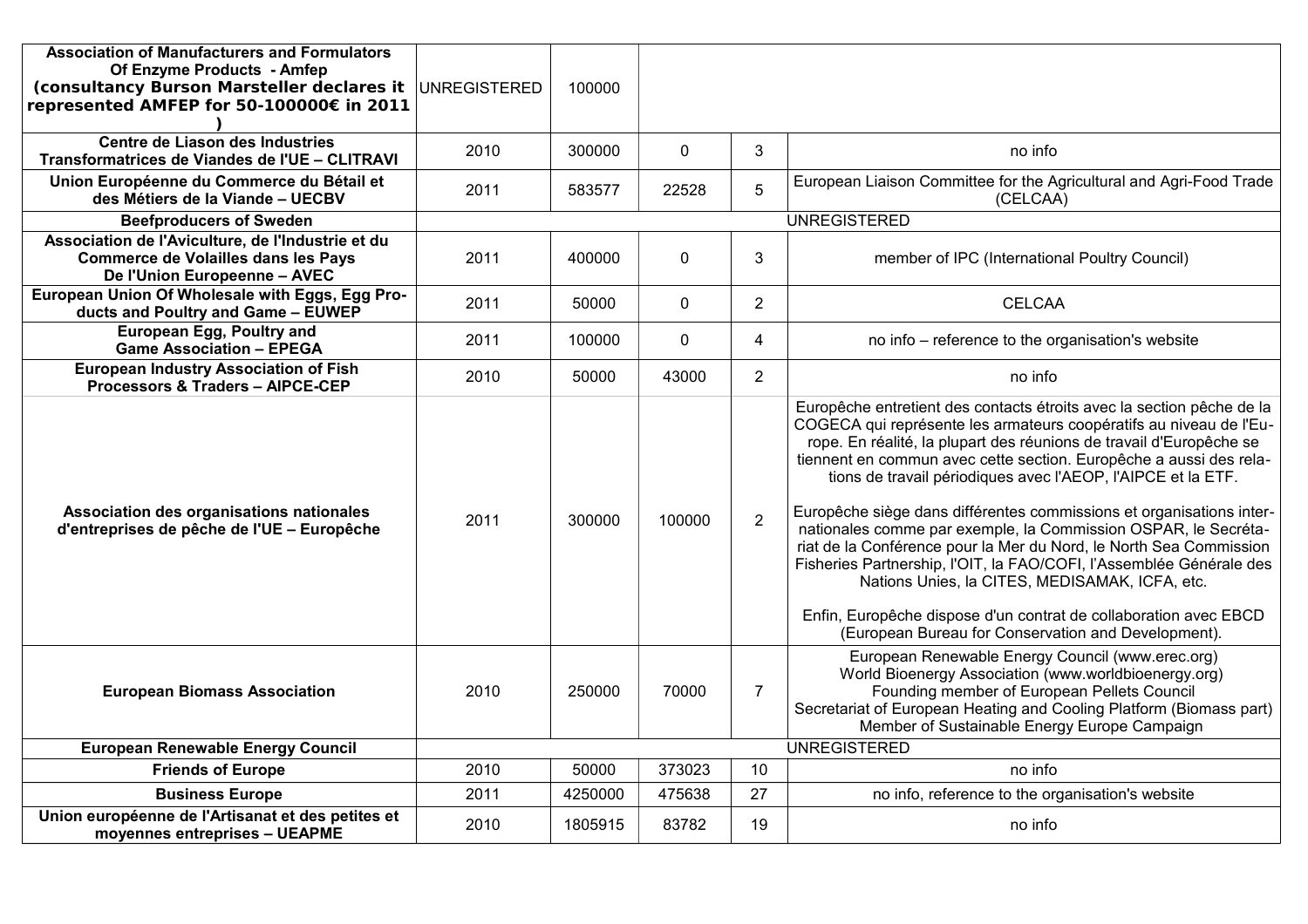| Zentralverband des Deutschen Handwerks e.V.<br><b>ZDH</b> | 2010 | 1000000 | $\mathbf{0}$ | 8   | Der ZDH ist Mitglied im europäischen Dachverband "European Asso-<br>ciation of Crafts, Small and Medium-Sized Enterprises (UEAPME)".                                                                                                                                                                                                                                                                                                                                                                                                                                                                                                                                                                                                                                                                                                                                                                                                                                                                         |
|-----------------------------------------------------------|------|---------|--------------|-----|--------------------------------------------------------------------------------------------------------------------------------------------------------------------------------------------------------------------------------------------------------------------------------------------------------------------------------------------------------------------------------------------------------------------------------------------------------------------------------------------------------------------------------------------------------------------------------------------------------------------------------------------------------------------------------------------------------------------------------------------------------------------------------------------------------------------------------------------------------------------------------------------------------------------------------------------------------------------------------------------------------------|
| <b>European Roundtable of Industrialists</b>              | 2011 | 800000  | 0            | 3   | (broader than food and biomass issues)<br>* BUSINESSEUROPE<br>* EU-Russia Industrialists' Round Table (IRT)<br>* European Policy Centre (EPC)<br>* Transatlantic Business Dialogue (TABD)<br>* World Business Council for Sustainable Development (WBCSD)<br>* JAYE - European Climate Foundation<br>* Atomium Culture                                                                                                                                                                                                                                                                                                                                                                                                                                                                                                                                                                                                                                                                                       |
| <b>Barilla</b>                                            | 2011 | 350000  | 0            | 6   | FoodDrinkEurope<br>Association of Chocolate, Biscuit and Confectionery Industries of Eu-<br>rope (CAOBISCO)<br>European Brands Association (AIM)<br>Union of Organizations of Manufacturers of Pasta Products in the EU<br>(UNAFPA)<br>The Prince of Wales's EU Corporate Leaders' Group on Climate<br>Change (EU CLG)<br><b>Consumer Goods Forum</b><br><b>Global Footprint Network</b><br>Semouliers<br><b>ILSI</b> Europe                                                                                                                                                                                                                                                                                                                                                                                                                                                                                                                                                                                 |
| <b>Danone</b>                                             | 2011 | 300000  | 0            | 1.5 | AIM - European Brands Association<br>Burson Marsteller - Public Affairs Agency<br>FoodDrinkEurope - EU Food & Drink Industries Association<br>CGF - Consumer Goods Forum<br>CSR Europe - Corporate Social Responsability Europe<br>Edelman - Public Affairs Agency<br>EFBW - European Federation of Bottled Water<br>EFDC - European Food & Drink Council<br>Europen - European Organisation for Packaging and the Environment<br>GFSI - Global Food Safety Iniative<br>IDACE - Association of the Food Industries for Particular Nutritional<br>Uses of the European Union<br>IFM - International Association of Infant Food Manufacturers<br>ISDI - International Special Dietary Food Industries<br>MNI - Medical Nutrition International Industry<br>SAI - Sustainable Agriculture Initiative<br>SSAFE - Supply of Affordable Food Everywhere<br><b>UNESDA - Union of European Beverages Association</b><br>WFA - World Federation of Advertisers<br>YLFA - Yoghurt and Live Fermented Milks Association |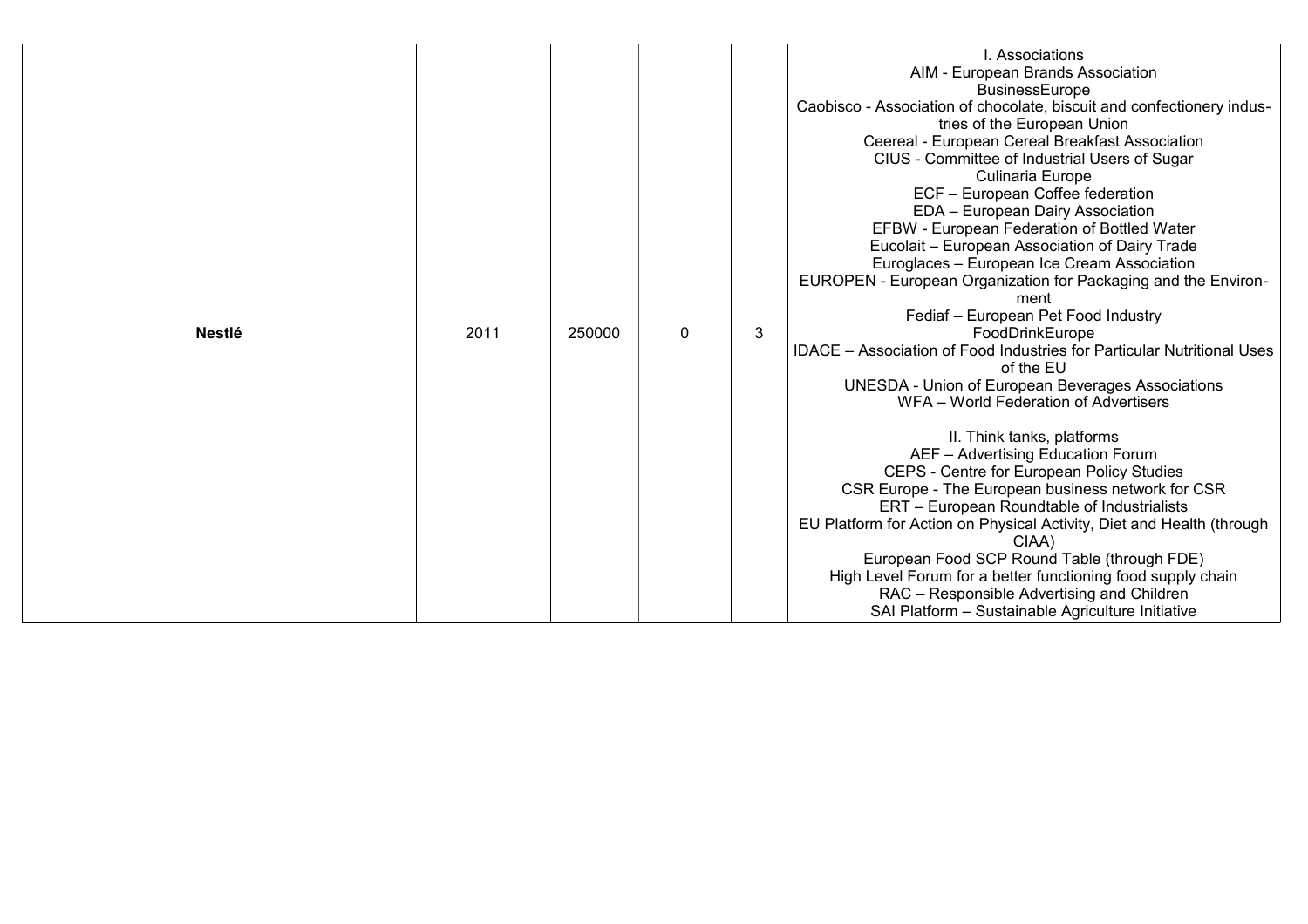| <b>Unilever</b>                                                                                | 2011 | 600000 | $\mathbf{0}$ |   | AIM (trade association for branded goods)<br>AISE (trade association for soap and detergents)<br><b>BusinessEurope</b><br>CEFIC (Chemical industry trade association)<br>CER (Centre of European Reform)<br>FoodDrinkEurope (Food & Drinks trade association) and sector orga-<br>nisations<br>COLIPA (Cosmetics industry trade association)<br><b>CSR Europe</b><br>EABC (European American Business Coalition)<br>ECPA (European Centre of Public Affairs)<br>EPAA (European Partnership on Alternative Approaches to Animal<br>Testina)<br>ERT (European Roundtable of Industrialists)<br>EurActiv, (independent media portal fully dedicated to EU affairs)<br>GLOBE (Global Legislators for a Balanced Environment)<br>LUFPIG (Land Use and Food Policy Intergroup)<br>SEAP (Society of European Affairs Practioners)<br>TABD (Transatlantic Business Dialogue)<br>TPN (Transatlantic Policy Network)<br>WFA (World Federation of Advertisers) |
|------------------------------------------------------------------------------------------------|------|--------|--------------|---|-----------------------------------------------------------------------------------------------------------------------------------------------------------------------------------------------------------------------------------------------------------------------------------------------------------------------------------------------------------------------------------------------------------------------------------------------------------------------------------------------------------------------------------------------------------------------------------------------------------------------------------------------------------------------------------------------------------------------------------------------------------------------------------------------------------------------------------------------------------------------------------------------------------------------------------------------------|
| Kraft<br><b>Mars</b>                                                                           | 2010 | 200000 | $\Omega$     | 4 | Confederation of EU Food and Drink Industries (CIAA)<br>Sustainable Agriculture Initiative Platform (SAI)<br>European Food & Drink Council (EF&DC)<br>Association of EU Chocolate, Biscuit & Confectionery Industries<br>(CAOBISCO)<br>European Coffee Federation (ECF)<br>World Federation of Advertisers (WFA)<br>European Brands Association (AIM)<br>European Vending Association (EVA)<br><b>UNREGISTERED</b>                                                                                                                                                                                                                                                                                                                                                                                                                                                                                                                                  |
| <b>Heinz</b>                                                                                   |      |        |              |   |                                                                                                                                                                                                                                                                                                                                                                                                                                                                                                                                                                                                                                                                                                                                                                                                                                                                                                                                                     |
| (Consultancy Grayling declares having represented   UNREGISTERED<br>Heinz for 150000€ in 2011) |      | 150000 |              |   |                                                                                                                                                                                                                                                                                                                                                                                                                                                                                                                                                                                                                                                                                                                                                                                                                                                                                                                                                     |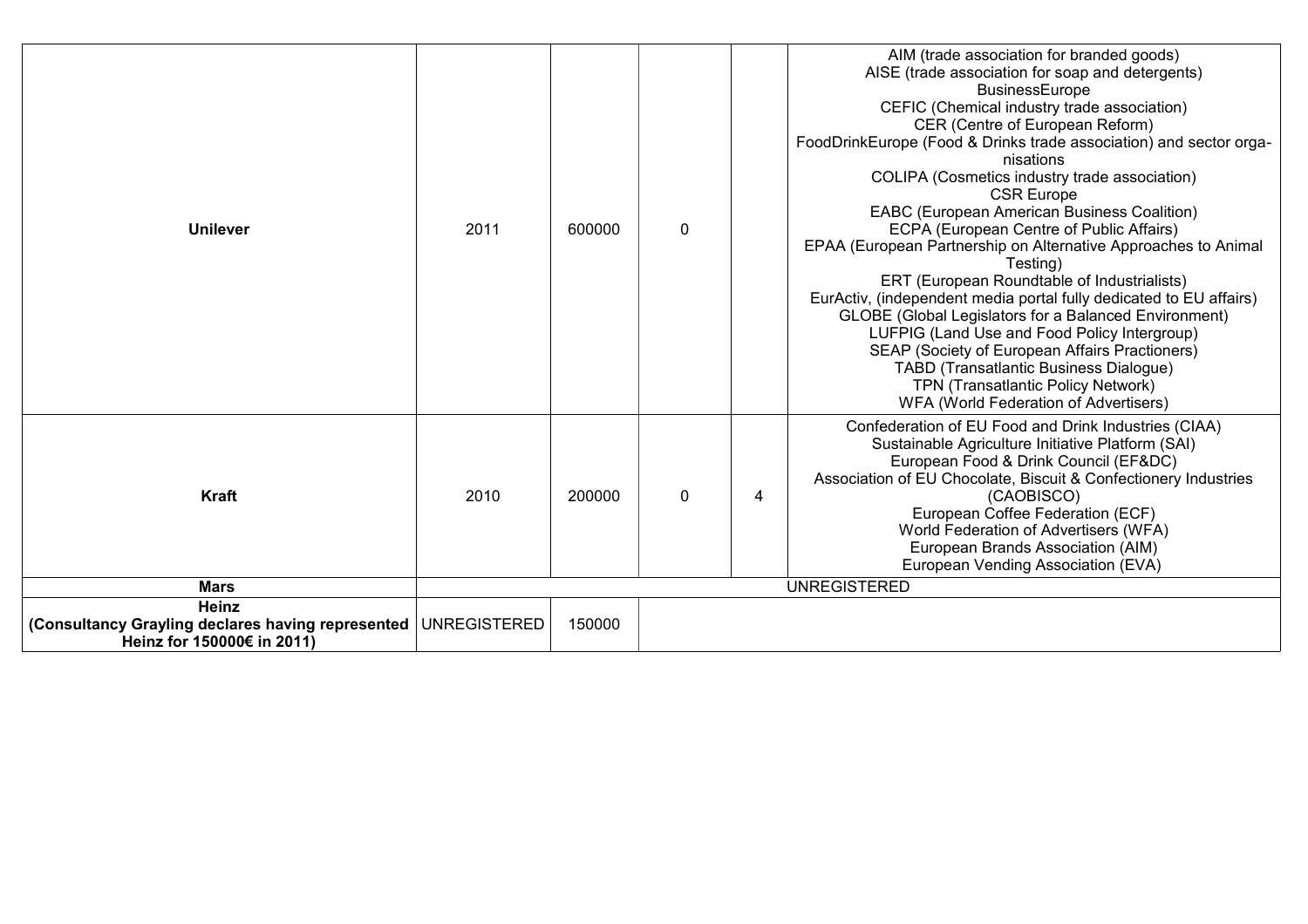| <b>Royal DSM</b> | 2010-2011 | 250000 | 1500000 | Global:<br>- WEF (World Economic Forum)<br>- WBCSD (World Business Council for Sustainable Development<br>- United Nations Global Compact<br>- United Nations World Food Program<br>Europe:<br>- Cefic (European Chemical Industry Council)<br>- Europabio (European association for Bioindustries)<br>- SusChem (European Technology Platform for Sustainable Chemistry<br>$\overline{2}$<br>- FEFANA (EU Association of feed additives and premixtures opera-<br>tors)<br>- ELC (Federation of European Specialty Food Ingredient Industries)<br>Netherlands:<br>- VNO-NCW (Werkgeversvereniging)<br>- VNCI (Vereniging Nederlandse chemische industrie)<br>- NIABA (Nederlandse Biotechnologie Associatie)<br>- FNLI (Federatie Nederlandse Levensmiddelen Industrie) |  |
|------------------|-----------|--------|---------|--------------------------------------------------------------------------------------------------------------------------------------------------------------------------------------------------------------------------------------------------------------------------------------------------------------------------------------------------------------------------------------------------------------------------------------------------------------------------------------------------------------------------------------------------------------------------------------------------------------------------------------------------------------------------------------------------------------------------------------------------------------------------|--|
|                  |           |        |         | - ICC-NL (International Chamber of Commerce - Nederland)                                                                                                                                                                                                                                                                                                                                                                                                                                                                                                                                                                                                                                                                                                                 |  |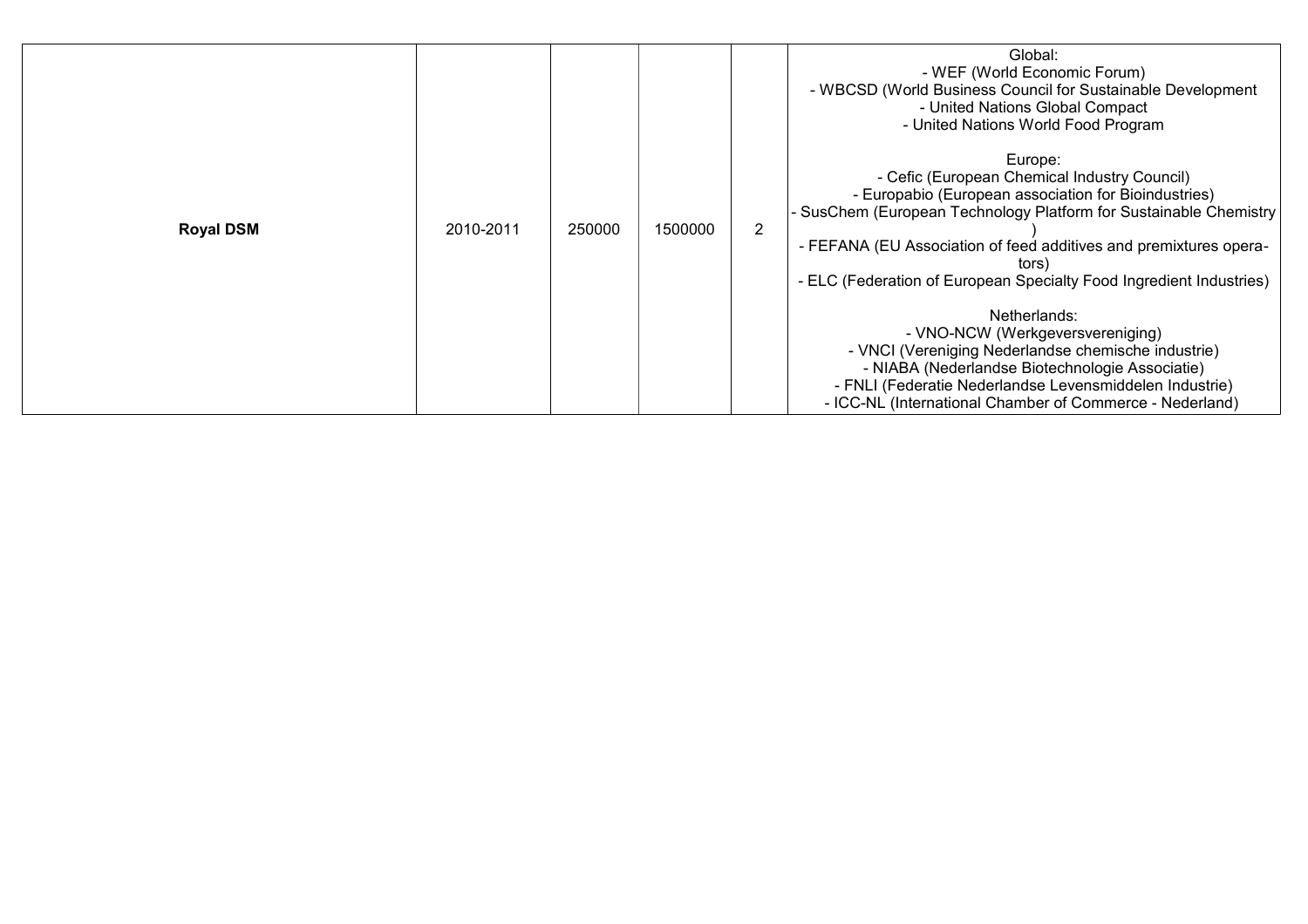| <b>Procter &amp; Gamble</b>      | 2010-2011 | 400000  | 1400000  | 4 | AIM (European Brands Association)<br>AESGP (European Self-Medication Industry)<br><b>AMCHAM EU</b><br>AISE (Association for Soaps, Detergents and Maintenance Products)<br>AECA (The American European Community Association)<br><b>Business Europe</b><br>CEFIC (European Chemical Industry Council)<br>FoodDrinkEurope<br>Club D'Europe<br><b>COLIPA (European Cosmetics Association)</b><br>DUCC (Downstream Users of Chemicals Coordination Group)<br>EBPA (European Portable Battery Association)<br>EDANA (The Non-wovens Association)<br>EPOF (European Privacy Officers Forum)<br>EPAA (European Partnership on Alternative Approaches to Animal<br>Testing)<br>EPC (Electronic Product Code) Global<br>EPC (European Policy Center)<br>ERF (European Risk Forum)<br>ERP (European Recycling Platform)<br><b>ESA (European Snacks Association)</b><br>EUROPEN (European Association for Packaging & Environment)<br>FEDIAF (European Pet Food Industry Association)<br>Friends of Europe<br>Globe EU<br>SEAP (Society of European Affairs Professionals)<br>WFA (World Federation of Advertisers) |
|----------------------------------|-----------|---------|----------|---|-----------------------------------------------------------------------------------------------------------------------------------------------------------------------------------------------------------------------------------------------------------------------------------------------------------------------------------------------------------------------------------------------------------------------------------------------------------------------------------------------------------------------------------------------------------------------------------------------------------------------------------------------------------------------------------------------------------------------------------------------------------------------------------------------------------------------------------------------------------------------------------------------------------------------------------------------------------------------------------------------------------------------------------------------------------------------------------------------------------|
| Philip Morris International Inc. | 2010      | 1250000 | $\Omega$ | 9 | AECA - American European Community Association; AmCham EU;<br>BBE - Belgian Business for Europe; BusinessEurope; CBI; Confindus-<br>tria; EPC; Eurochambres; European Justice Forum; European Risk<br>Forum; EVO; Federation of Greek Industries; Kangaroo Group; INTA;<br>Markenverband; Marques; MEDEF; PKPP Lewiatan; Tax Executives<br>Institute; UNIFAB; UNITAB                                                                                                                                                                                                                                                                                                                                                                                                                                                                                                                                                                                                                                                                                                                                      |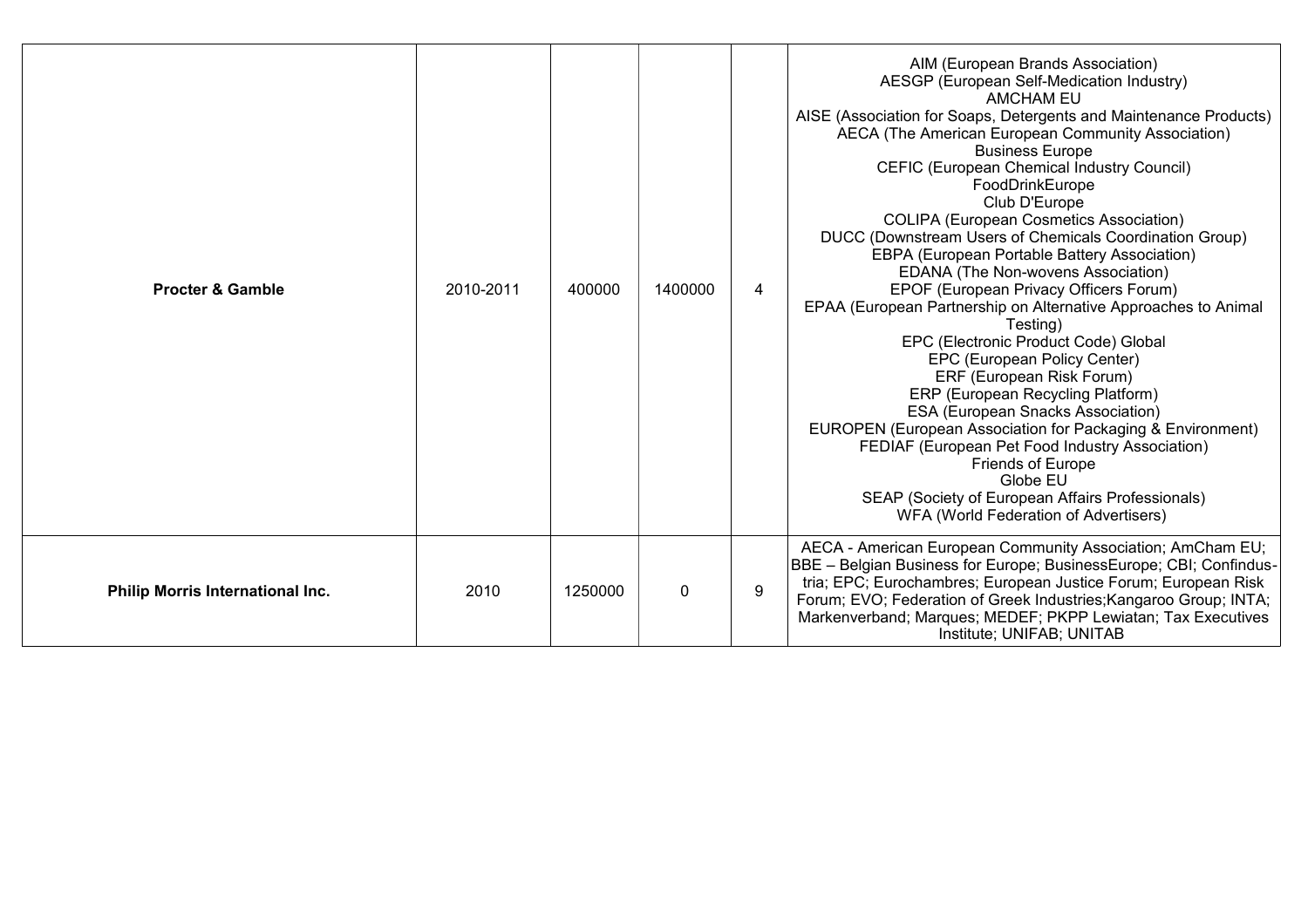| <b>The Coca-Cola Company</b>                                                                        | 2011                | 350000 | $\mathbf 0$ | 2.6             | ABC - Alliance for Plastic Beverage Containers Sustainability<br>AEF - Advertising Education Forum<br>AIJN - European Fruit Juice Association<br>AIM - European Brands Association<br>AmCham EU - American Chamber of Commerce to the EU<br>BCCB - British Chamber of Commerce in Belgium<br>CIUS - Committee of Industrial Users of Sugar<br>EFBW - European Federation of Bottled Water<br>EFFA - European Flavour & Fragrance Association<br>EUROPEN - European Organization for Packaging and the Environ-<br>ment<br>EUTECA - European Technical Caramel Association<br>EVA - European Vending Association<br>FoodDrinkEurope (former CIAA)<br>ISA - International Sweeteners Association<br><b>UNESDA - Union of European Beverages Associations</b><br>WFA - World Federation of Advertisers<br>CSR Europe - The European business network for CSR<br>EU Platform for Action on Physical Activity, Diet and Health (through<br>UNESDA)<br>Friends of Europe<br>RefNat - Regfrigerants, Naturally!<br>TPN - Transatlantic Policy Network<br>Fleishman Hillard SA |
|-----------------------------------------------------------------------------------------------------|---------------------|--------|-------------|-----------------|------------------------------------------------------------------------------------------------------------------------------------------------------------------------------------------------------------------------------------------------------------------------------------------------------------------------------------------------------------------------------------------------------------------------------------------------------------------------------------------------------------------------------------------------------------------------------------------------------------------------------------------------------------------------------------------------------------------------------------------------------------------------------------------------------------------------------------------------------------------------------------------------------------------------------------------------------------------------------------------------------------------------------------------------------------------------|
| <b>PEPSICO</b><br>(Consultancy Grayling declares having represented<br>Pepsico for 150000€ in 2011) | <b>UNREGISTERED</b> | 150000 |             |                 |                                                                                                                                                                                                                                                                                                                                                                                                                                                                                                                                                                                                                                                                                                                                                                                                                                                                                                                                                                                                                                                                        |
| <b>Kellogg Company</b>                                                                              | 2010                | 150000 | $\mathbf 0$ | 2.5             | AIM (European Brands Association)<br>CEEREAL (European Breakfast Cereal Association)<br>CIUS (Committee of Industrial Users of Sugar)<br>EF&DC (European Food & Drink Council)<br>FoodDrinkEurope<br>WFA (World Federation of Advertisers)                                                                                                                                                                                                                                                                                                                                                                                                                                                                                                                                                                                                                                                                                                                                                                                                                             |
| Johnson & Johnson                                                                                   | 2011                | 300000 | $\mathbf 0$ | $\overline{7}$  | EFPIA, EBE, EVM, Eucomed, AmCham EU, Colipa, AESGP, Eurom-<br>contact, EJF, EABC, CSR Europe, EASSI, AIM, EDANA, EDMA, NIA,<br><b>EPC Global</b>                                                                                                                                                                                                                                                                                                                                                                                                                                                                                                                                                                                                                                                                                                                                                                                                                                                                                                                       |
| Yum! Brands                                                                                         |                     |        |             |                 | <b>UNREGISTERED</b>                                                                                                                                                                                                                                                                                                                                                                                                                                                                                                                                                                                                                                                                                                                                                                                                                                                                                                                                                                                                                                                    |
| Subway                                                                                              |                     |        |             |                 | <b>UNREGISTERED</b>                                                                                                                                                                                                                                                                                                                                                                                                                                                                                                                                                                                                                                                                                                                                                                                                                                                                                                                                                                                                                                                    |
| <b>Eurocommerce</b>                                                                                 | 2011                | 500000 | 191349      | 6               | no info                                                                                                                                                                                                                                                                                                                                                                                                                                                                                                                                                                                                                                                                                                                                                                                                                                                                                                                                                                                                                                                                |
| Carrefour                                                                                           | 2010                | 500000 | $\mathbf 0$ | unde-<br>clared | Participation aux travaux de nos fédérations européennes, Euro-<br>Commerce et European Retail Round Table.                                                                                                                                                                                                                                                                                                                                                                                                                                                                                                                                                                                                                                                                                                                                                                                                                                                                                                                                                            |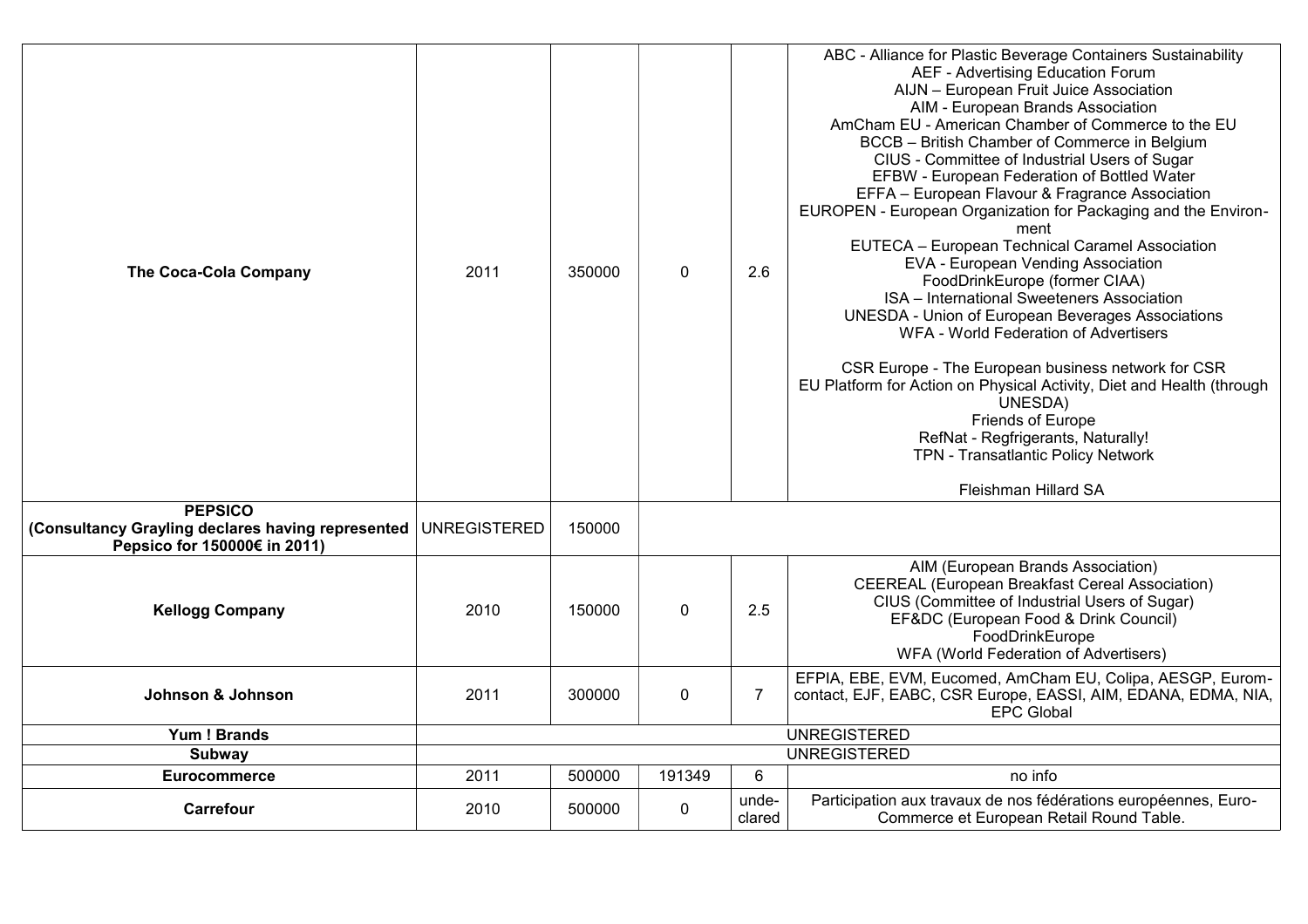| European Retail Round Table - ERRT<br>(consultancy Fleischmann Hillard reports ERRT as a UNREGISTERED<br>client for 50 to 100000€ in 2011)                                                                                      |      | 100000              |           |                |                                                                                                                                                                                                                                                                                                                                                                                                                            |  |  |  |  |  |
|---------------------------------------------------------------------------------------------------------------------------------------------------------------------------------------------------------------------------------|------|---------------------|-----------|----------------|----------------------------------------------------------------------------------------------------------------------------------------------------------------------------------------------------------------------------------------------------------------------------------------------------------------------------------------------------------------------------------------------------------------------------|--|--|--|--|--|
| <b>British Retail Consortium</b>                                                                                                                                                                                                | 2010 | 350000              | 0         | $\overline{7}$ | no info                                                                                                                                                                                                                                                                                                                                                                                                                    |  |  |  |  |  |
| <b>Metro Group</b>                                                                                                                                                                                                              |      | <b>UNREGISTERED</b> |           |                |                                                                                                                                                                                                                                                                                                                                                                                                                            |  |  |  |  |  |
| Auchan                                                                                                                                                                                                                          | 2011 | 100000              | 0         | 1.5            | Eurocommerce                                                                                                                                                                                                                                                                                                                                                                                                               |  |  |  |  |  |
| <b>REWE Group</b>                                                                                                                                                                                                               |      |                     |           |                | <b>UNREGISTERED</b>                                                                                                                                                                                                                                                                                                                                                                                                        |  |  |  |  |  |
| <b>Delhaize</b>                                                                                                                                                                                                                 |      |                     |           |                | <b>UNREGISTERED</b>                                                                                                                                                                                                                                                                                                                                                                                                        |  |  |  |  |  |
| <b>TESCO</b>                                                                                                                                                                                                                    |      |                     |           |                | <b>UNREGISTERED</b>                                                                                                                                                                                                                                                                                                                                                                                                        |  |  |  |  |  |
| <b>Mercadona</b>                                                                                                                                                                                                                | 2011 | 100000              | 0         | 3              | Eurocommerce<br>ERRT (European Retail Round Table)<br><b>REAP</b><br>Cámara Oficial Española de Comercio de Bélgica y Luxemburgo                                                                                                                                                                                                                                                                                           |  |  |  |  |  |
| Lidl                                                                                                                                                                                                                            |      |                     |           |                | <b>UNREGISTERED</b>                                                                                                                                                                                                                                                                                                                                                                                                        |  |  |  |  |  |
| Confédération Européenne des Entrepreneurs de<br>Travaux Techniques Agricoles et Ruraux / European<br>Organisation of Agricultural and Rural Contractors /<br>Zentralverband der europäischen Lohnunternehmer<br><b>CEETTAR</b> | 2011 | 150000              | 0         | -1             | no info                                                                                                                                                                                                                                                                                                                                                                                                                    |  |  |  |  |  |
| <b>Tetra Pack International</b>                                                                                                                                                                                                 | 2010 | 300000              | 0         | 3              | ACE - Alliance for Beverage Cartons & the Environment<br>EUROPEN - The European Organisation for Packaging and the Envi-<br>ronment<br><b>European Bioplastics</b><br>Friends of Europe<br>SEAP - Society of European Affairs Professionals<br>A.I.J.N. - European Fruit Juice Association<br><b>WWF</b><br><b>Consumer Goods Forum</b><br>International Dairy Federation                                                  |  |  |  |  |  |
| <b>McDonalds Europe</b>                                                                                                                                                                                                         | 2010 | 150000              | 0         | $\overline{2}$ | -American Chamber of Commerce to the EU<br>-British Retail Consortium (BRC)<br>-European Modern Restaurant Association (EMRA)<br>-Society of European Affairs Professionals (SEAP)<br>-Strategis Communications (Consultancy fees to Strategis Communi-<br>cations are included in McDonald's Europe estimated cost to direct<br>representation of interests to EU institutions)<br>-World Federation of Advertisers (WFA) |  |  |  |  |  |
| <b>European Modern Restaurant Association</b>                                                                                                                                                                                   | 2010 | 50000               | 0         | $\mathbf 1$    | Informal Food Alliance, a network with retailers and other catering as-<br>sociations.                                                                                                                                                                                                                                                                                                                                     |  |  |  |  |  |
| <b>HOTREC, Hotels, Restaurants &amp; Cafés in Europe</b>                                                                                                                                                                        | 2010 | 800000              | 0         | 6              | no info                                                                                                                                                                                                                                                                                                                                                                                                                    |  |  |  |  |  |
| European Landowners association - ELO                                                                                                                                                                                           | 2011 | 967000              | $\pmb{0}$ | 15             | Natura 2000 Users Forum, Rural Coalition, FoE, EPC, RISE founda-<br>tion, Europa Nostra, Soil Alliance, REIT coalition, EPBD Platform                                                                                                                                                                                                                                                                                      |  |  |  |  |  |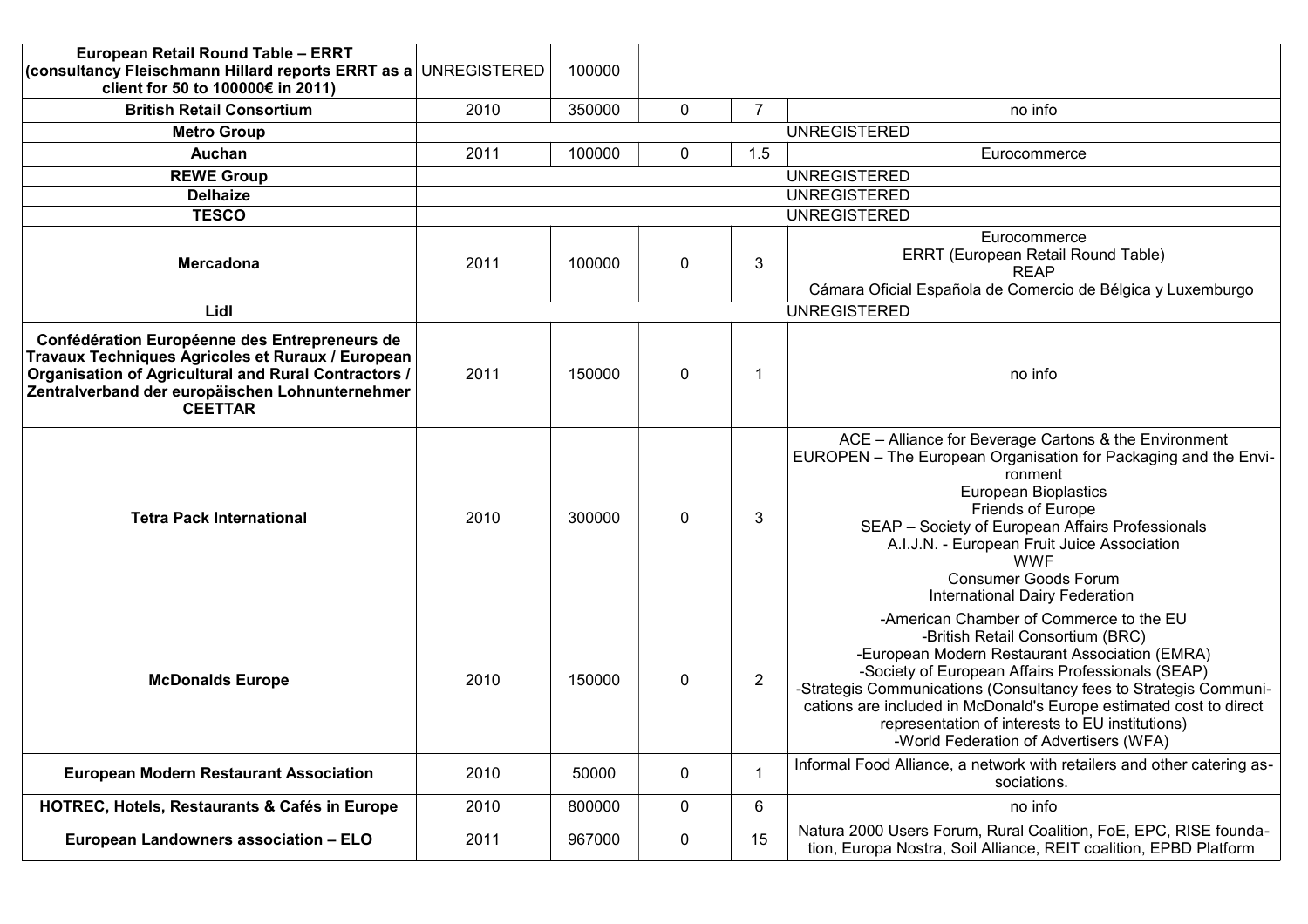| Conféderation Européenne des Propriétaires<br><b>Forestiers - CEPF</b>                                                           | 2011                | 100000  | $\mathbf{0}$ | 3              | no info                                                                                                                                                                                                                                                                                                                                                                                                                                                                                                                                                                                                       |  |  |  |
|----------------------------------------------------------------------------------------------------------------------------------|---------------------|---------|--------------|----------------|---------------------------------------------------------------------------------------------------------------------------------------------------------------------------------------------------------------------------------------------------------------------------------------------------------------------------------------------------------------------------------------------------------------------------------------------------------------------------------------------------------------------------------------------------------------------------------------------------------------|--|--|--|
| Maa- ja metsätaloustuottajain Keskusliitto -<br><b>Central Union of Agricultural Producers and</b><br><b>Forest Owners - MTK</b> | 2011                | 100000  | $\mathbf{0}$ | 10             | MTK is a member of European farmers' umbrella organisation Copa.                                                                                                                                                                                                                                                                                                                                                                                                                                                                                                                                              |  |  |  |
| <b>Federation of Associations for Hunting &amp;</b><br>Conservation of the EU - FACE                                             | 2010                | 400000  | 114000       | $\overline{7}$ | FACE is well represented at international fora, by being member of<br>IUCN and Wetlands International; and being observer to AEWA<br>(Technical Committee, Standing Committee and Meeting of Parties),<br>the Bern Convention, CMS and CITES amongst others.<br>FACE is also very well represented in the European Parliament, parti-<br>cularly through serving as the Secretariat to the Parliament Intergroup<br>on Sustainable Hunting, Biodiversity and Countryside Activities. FACE<br>also maintains strong links with the Council, through a number of key<br>contacts                                |  |  |  |
| <b>Linking Environment and Farming - LEAF</b>                                                                                    | 2010-2011           | 50000   | $\mathbf 0$  | $\overline{4}$ | EISA (European Initiative for the Sustainable development of Agricul-<br>ture)                                                                                                                                                                                                                                                                                                                                                                                                                                                                                                                                |  |  |  |
| <b>OPERA Research Center</b>                                                                                                     | 2011                | 50000   | 150000       | 5              | OPERA Research Center belongs to Universita Cattolica del Sacro<br>Cuore, Milan, Italy                                                                                                                                                                                                                                                                                                                                                                                                                                                                                                                        |  |  |  |
| <b>European Initiative for Sustainable</b><br>Development in Agriculture - EISA                                                  | <b>UNREGISTERED</b> |         |              |                |                                                                                                                                                                                                                                                                                                                                                                                                                                                                                                                                                                                                               |  |  |  |
| <b>COPA-COGECA</b>                                                                                                               | 2011                | 1250000 | 20000        | 20             | Coalition rurale et soutient financièrement les activités du CEJA ainsi<br>que les Plateformes technologiques européennes « Plantes pour le<br>futur », « Santé animale dans le monde », « Eau » et « Aquaculture ».<br>Le COPA a également développé des relations de partenariat avec<br>d'autres organisation européennes: FACE et EFBA ainsi que des or-<br>ganisations professionnelles agricoles issues de pays non membre de<br>l'UE en Croatie, Turquie, Suisse, Islande et Norvège. Le COPA a dé-<br>veloppé des relations de partenariat avec « l'organisation mondiale<br>des agriculteurs (OMA)». |  |  |  |
| <b>FNSEA</b>                                                                                                                     | 2010                | 300000  | $\mathbf 0$  | $\overline{2}$ | BEAF : Bureau Européen de l'Agriculture française<br>La FNSEA est membre fondateur de ce GIE qui apporte son expertise<br>de l'activité communautaire en traitant l'information pour l'ensemble<br>des organisations agricoles françaises membres du CAF.<br><b>COPA</b>                                                                                                                                                                                                                                                                                                                                      |  |  |  |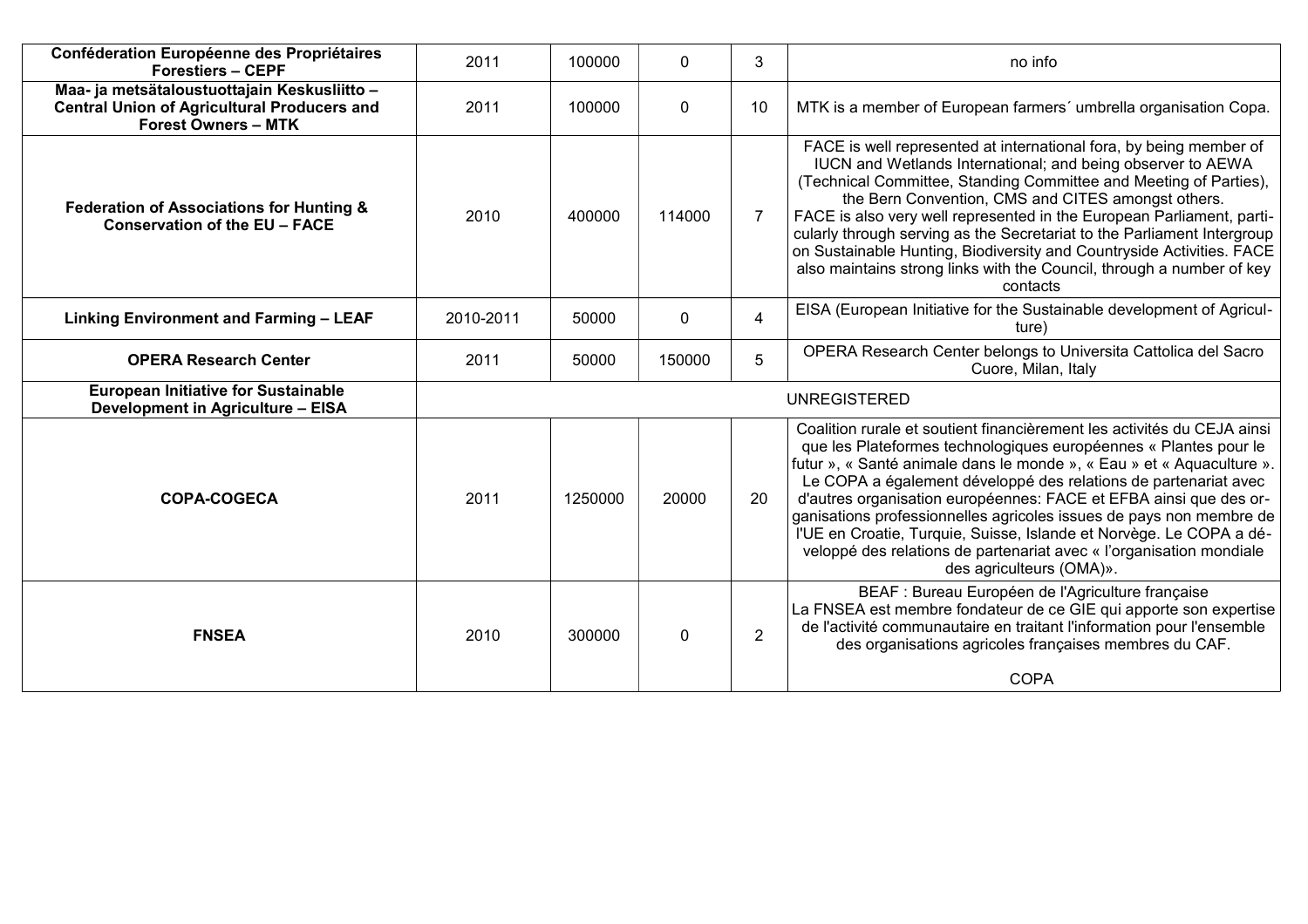| Deutscher Raiffeisenverband e.V.                                 | 2011 | 100000 | $\mathbf 0$ | $\mathbf 1$    | Die angegebenen Kosten des Brüsseler Verbindungsbüros entspre-<br>chen den laufenden Bürokosten (Ortskräfte, Miete, Technik).<br>Die Mitgliedsbeiträge der DRV-Mitglieder decken 85 % des DRV-Hau-<br>shaltes ab.<br>Der DRV erhält keine öffentlichen Mittel.<br>Die DRV-Mitgliedsbeiträge für die europäischen Verbände COGECA<br>(Coopératives agricoles européennes) und EDA (European Dairy As-<br>sociation) sind in den Angaben zu den Finanzen nicht berücksichtigt,<br>da diese im Rahmen der Registrierung dieser Verbände im Register<br>der Interessenvertreter bei der Europäischen Kommission angegeben<br>sind. |
|------------------------------------------------------------------|------|--------|-------------|----------------|--------------------------------------------------------------------------------------------------------------------------------------------------------------------------------------------------------------------------------------------------------------------------------------------------------------------------------------------------------------------------------------------------------------------------------------------------------------------------------------------------------------------------------------------------------------------------------------------------------------------------------|
| <b>Deutscher Bauernverband</b>                                   | 2011 | 250000 | $\mathbf 0$ | 4              | Der DBV ist Mitglied bei der IFAP (Weltbauernverband); die IFAP bie-<br>tet eine Information-/Diskussionsplattform für die Bauernverbände aus<br>aller Welt und organisiert Seminare/Foren für seine Mitglieder.<br>Der DBV ist Mitglied bei COPA (Dachverband der europäischen<br>Bauernverbände); COPA entwickelt gemeinsame Positionen und or-<br>ganisiert Seminare für seine Mitglieder.<br>Der DBV ist Mitglied im Netzwerk Europäische Bewegung Deut-<br>schland. Das Netzwerk EBD unterstützt seine Mitgliedsorganisationen<br>in europäischen Informations-, Kooperations- und Bildungsaktivitäten.                   |
| <b>AGPB</b>                                                      | 2011 | 100000 | $\mathbf 0$ | $\overline{2}$ | Membre d'ORAMA, l'union syndicale française des producteurs de<br>grandes cultures.<br>Membre de la FNSEA, Fédération Nationale des Syndicats d'Exploi-<br>tants Agricoles français.<br>Représente les producteurs céréaliers français dans le Groupe de tra-<br>vail "Céréales" du COPA-COGECA et le Groupe Consultatif "Céréales<br>et oléagineux/protéagineux" de la Commission Européenne.                                                                                                                                                                                                                                 |
| <b>European Council of Young Farmers</b><br>- CEJA               | 2011 | 50000  | 30000       | 3              |                                                                                                                                                                                                                                                                                                                                                                                                                                                                                                                                                                                                                                |
| Unión de Pequeños Agricultores y Ganaderos<br>- UPA              | 2010 | 80000  | $\mathbf 0$ | 5              | UPA cuenta también con una oficina en Bruselas, desde la que se<br>realiza un seguimiento puntual de la Política Agraria Común (PAC),<br>de la Unión Europea; y tiene representación en los Comités Consulti-<br>vos de la UE, además de en el COPA y el CES europeo                                                                                                                                                                                                                                                                                                                                                           |
| Assemblée permanente des Chambres<br><b>D'Agriculture - APCA</b> | 2011 | 100000 | $\pmb{0}$   | 6              | L'APCA est membre du Comité des Organisations Agricoles de<br>l'Union européenne (COPA) qui est l'organisation européenne repré-<br>sentant des agriculteurs. Le COPA élabore des prises de position<br>commune et organise des séminaires au nom de ses membres.<br>L'APCA est membre du Réseau européen des Chambres d'Agricul-<br>ture, présentes dans 12 Etats membres de l'UE.                                                                                                                                                                                                                                            |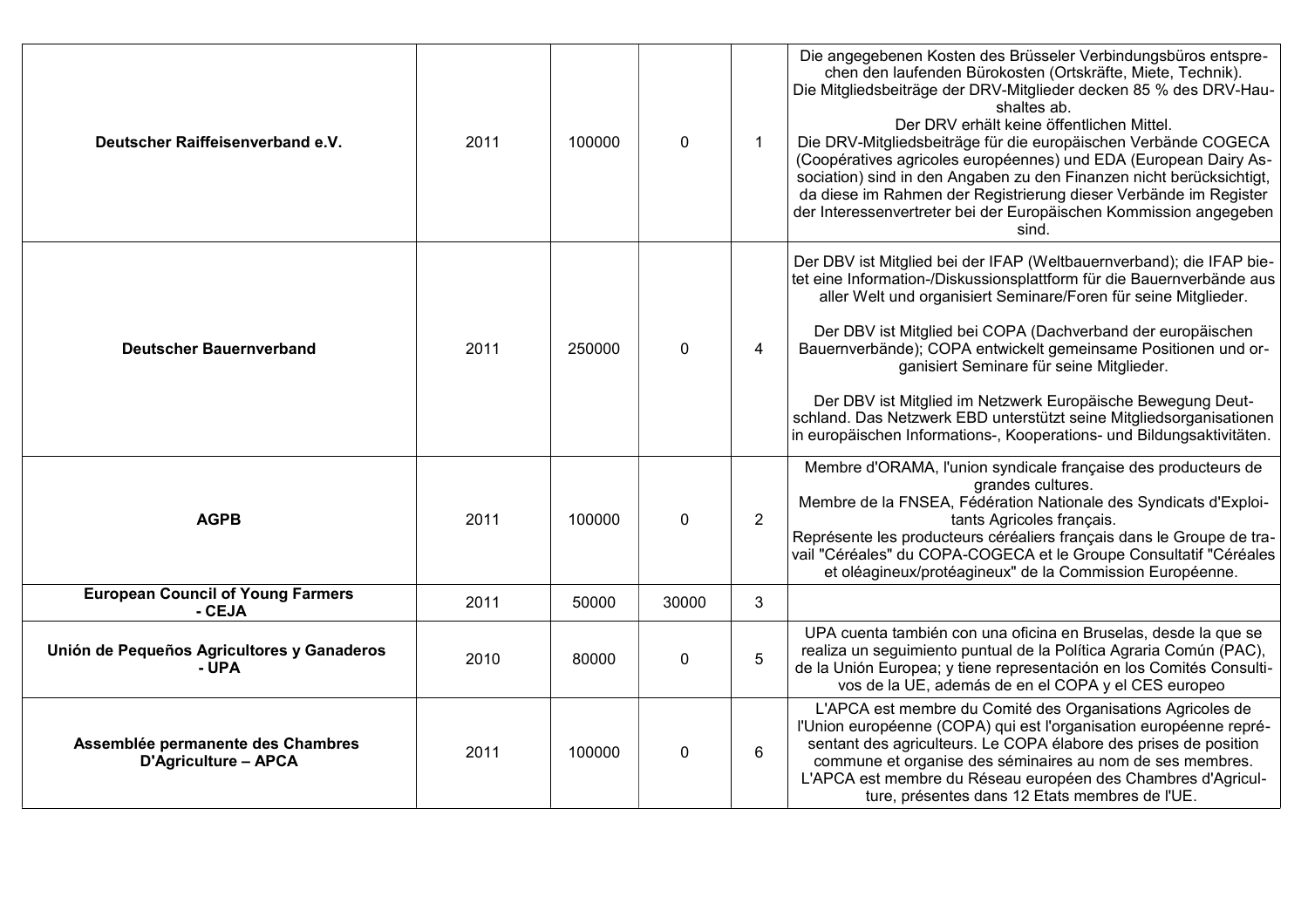| <b>Cooperativas Agro-alimentarias</b>                                              | 2010 | 250000       | $\Omega$   | 33  | Cooperativas Agro-alimentarias es miembro de pleno derecho de la<br>COGECA, que representa al cooperativismo agrario en la UE y com-<br>parte su estructura administrativa junto con el COPA, organización<br>que representa a los sindicatos de agricultores y ganaderos de la UE.                                                                                                                                                                                                                                                                                                                                                  |
|------------------------------------------------------------------------------------|------|--------------|------------|-----|--------------------------------------------------------------------------------------------------------------------------------------------------------------------------------------------------------------------------------------------------------------------------------------------------------------------------------------------------------------------------------------------------------------------------------------------------------------------------------------------------------------------------------------------------------------------------------------------------------------------------------------|
| Assemblée des Régions Européennes Fruitières,<br>Légumières et Horticoles - AREFLH | 2010 | 50000        | $\Omega$   |     | Associée à l'Assemblée des Régions d'Europe (ARE)<br>Participe à la Conférence des Associations Interrégionales                                                                                                                                                                                                                                                                                                                                                                                                                                                                                                                      |
| Landbrug & Fødevarer - Danish Agriculture<br><b>And Food Council</b>               | 2010 | 250000       | 0          | 3   | - COPA/COGECA, the umbrella organisation for farming organisations<br>and cooperatives, see www.copa-cogeca.eu<br>- Cooperatives Europe, see www.coopseurope.coop                                                                                                                                                                                                                                                                                                                                                                                                                                                                    |
| <b>National Farmers Union of England and Wales -</b><br><b>NFU</b>                 | 2011 | 500000       | 0          | 50  | The NFU belongs to COPA/COGECA, the umbrella organisation re-<br>presenting EU professional farming organisations and co-operatives.<br>Through this organisation it has an extensive network with other pro-<br>fessional farming organisations in the European Union.<br>It is also a member of the Confederation of British Industry (CBI), a<br>representative body for British business associations.<br>The British Agriculture Bureau is additionally a member of the British<br>Chamber of Commerce in Belgium (BCCB). The BCCB organises<br>events on behalf of its members of both a political and commerical na-<br>ture. |
| <b>Boerenbond</b>                                                                  |      |              |            |     | <b>UNREGISTERED</b>                                                                                                                                                                                                                                                                                                                                                                                                                                                                                                                                                                                                                  |
|                                                                                    |      |              |            |     |                                                                                                                                                                                                                                                                                                                                                                                                                                                                                                                                                                                                                                      |
| <b>TOTAL AGRIBUSINESS CATEGORY</b>                                                 |      | 49, 187, 492 | 10,231,041 | 742 |                                                                                                                                                                                                                                                                                                                                                                                                                                                                                                                                                                                                                                      |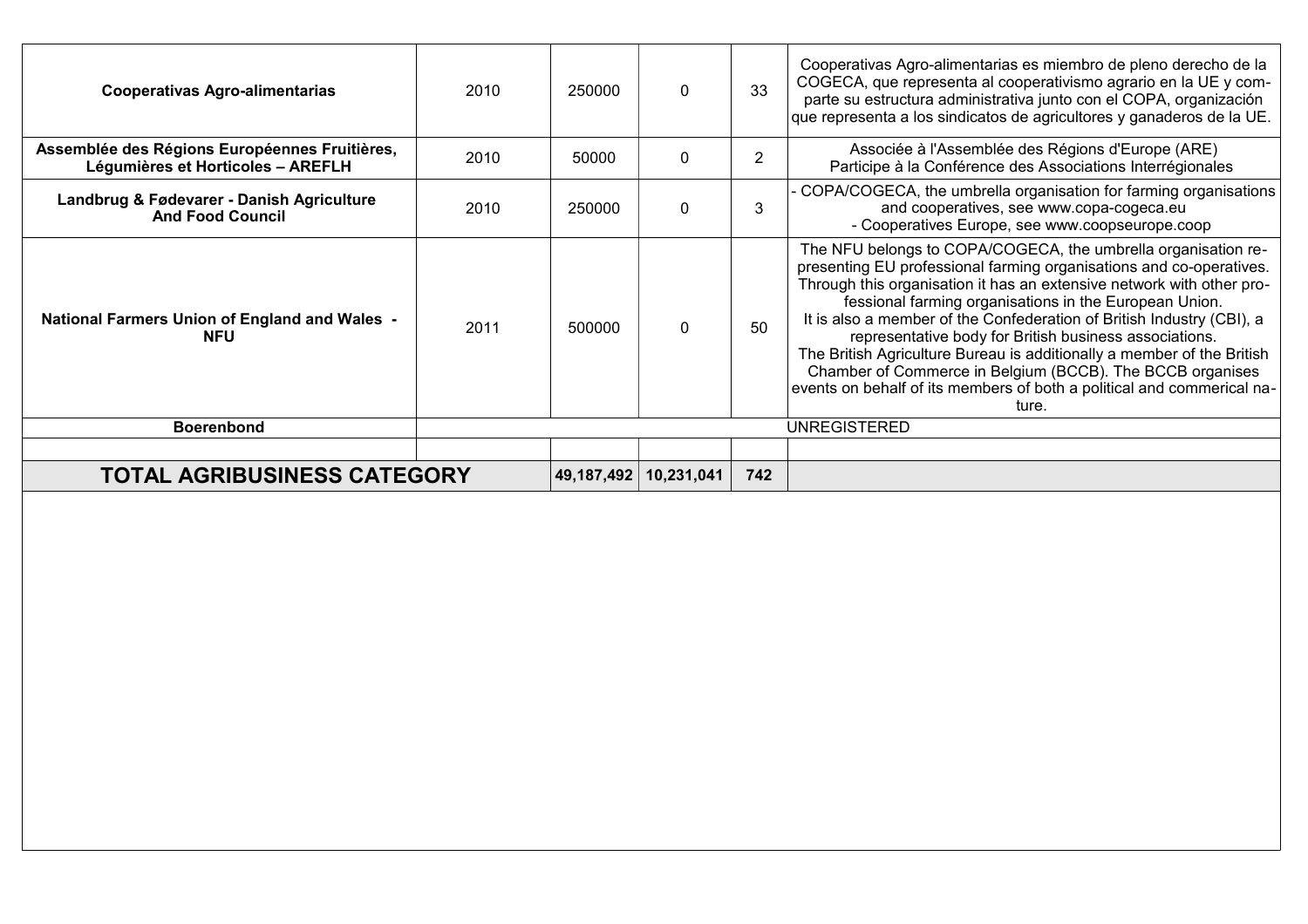| Family Farms, Workers, Consumers, Local and Environmental Interests active on CAP |                          |               |                 |                |                                                                                                                                                                                                                                                                                                                                                                                                                                                                                                                                                                                                                                                                                                                                                                                                                                                                                                                                                                                                                                                                                                                  |  |  |  |  |
|-----------------------------------------------------------------------------------|--------------------------|---------------|-----------------|----------------|------------------------------------------------------------------------------------------------------------------------------------------------------------------------------------------------------------------------------------------------------------------------------------------------------------------------------------------------------------------------------------------------------------------------------------------------------------------------------------------------------------------------------------------------------------------------------------------------------------------------------------------------------------------------------------------------------------------------------------------------------------------------------------------------------------------------------------------------------------------------------------------------------------------------------------------------------------------------------------------------------------------------------------------------------------------------------------------------------------------|--|--|--|--|
| Organisation                                                                      | <b>Financial</b><br>year | lobby<br>exp. | EU fun-<br>ding | staff          | network                                                                                                                                                                                                                                                                                                                                                                                                                                                                                                                                                                                                                                                                                                                                                                                                                                                                                                                                                                                                                                                                                                          |  |  |  |  |
| Germanwatch                                                                       | 2009                     | 50000         | 363952          | $\gamma$       | Agrarbündnis, AK Energie der Deutschen Physikalischen Gesell-<br>schaft, Attac, Bananenkampagne, Berliner Entwicklungspolitischer<br>Ratschlag (BER)., Climate Action Network (CAN), Deutscher Natur-<br>schutzring (DNR), Die Klima-Allianz, Eine Welt Netz NRW, Eine Welt<br>Netzwerk Bayern, Eine Welt Netzwerk Hamburg, Erlassjahr.de, Euro-<br>pean Business Council for Sustainable Energy (e5), European Cli-<br>mate Forum, Forum Menschenrechte, Forum Nachhaltige Geldanla-<br>gen, Forum Umwelt und Entwicklung, Global Challenges Network<br>(GCN), Global Campaign for Climate Action (GCCA), Global Compact,<br>GoodElectronics Netzwerk, Greenskies, Munich Climate Insurance Ini-<br>tiative (MCII), Netzwerk NGO AK OECD-Leitsätze, NRO-Netzwerk<br>Corporate Accountability (CorA), OECD Watch, Ökowerk NRW, Our<br>World is not for Sale / Seattle to Brussels Network (S2B), Publish<br>what you pay, Renewables Grid Initiative (RGI), Verband Entwicklung-<br>spolitik Deutscher Nichtregierungsorganisationen (VENRO), Verbrau-<br>cherzentrale Bundesverband (vzbv), Zukunftsrat Hamburg |  |  |  |  |
| <b>Pesticide Action Network Europe - PAN</b>                                      | 2010                     | 60000         | $\mathbf 0$     | $\overline{2}$ | Pesticide Action Network (PAN) was founded in 1982 and is a network<br>of over 600 non-governmental organisations, institutions and indivi-<br>duals in over 60 countries worldwide working to minimise the negative<br>effects and replace the use of harmful pesticides with ecologically<br>sound alternatives. Its projects and campaigns are coordinated by five<br>autonomous Regional Centres.<br>PAN Europe is an active member of Health and environment Alliance<br>(HEAL)                                                                                                                                                                                                                                                                                                                                                                                                                                                                                                                                                                                                                             |  |  |  |  |
| European Coordination Via Campesina - ECVC                                        | 2010                     | 150000        | 6873            | 5              | Via Campesina (world farmers movement)<br>www.viacampesina.org<br>S2B network (from Seattle to Brussels)<br>European movement for food sovereignty and another CAP (foodsov-<br>cap)<br>Nyeleni europe www.nyelenieurope.net                                                                                                                                                                                                                                                                                                                                                                                                                                                                                                                                                                                                                                                                                                                                                                                                                                                                                     |  |  |  |  |
| Coordinadora de organizaciones de agricultores<br>y ganaderos - COAG              | 2011                     | 20            | 20              | 10             | Miembro de COPA COGECA<br>Miembro del CEJA<br>Miembro de la ECVC (Coordinadora Europea Vía Campesina)                                                                                                                                                                                                                                                                                                                                                                                                                                                                                                                                                                                                                                                                                                                                                                                                                                                                                                                                                                                                            |  |  |  |  |
| Fédération Unie de Groupements d'Eleveurs et<br>d'Agriculteurs (FUGEA)            |                          |               |                 |                | <b>UNREGISTERED</b>                                                                                                                                                                                                                                                                                                                                                                                                                                                                                                                                                                                                                                                                                                                                                                                                                                                                                                                                                                                                                                                                                              |  |  |  |  |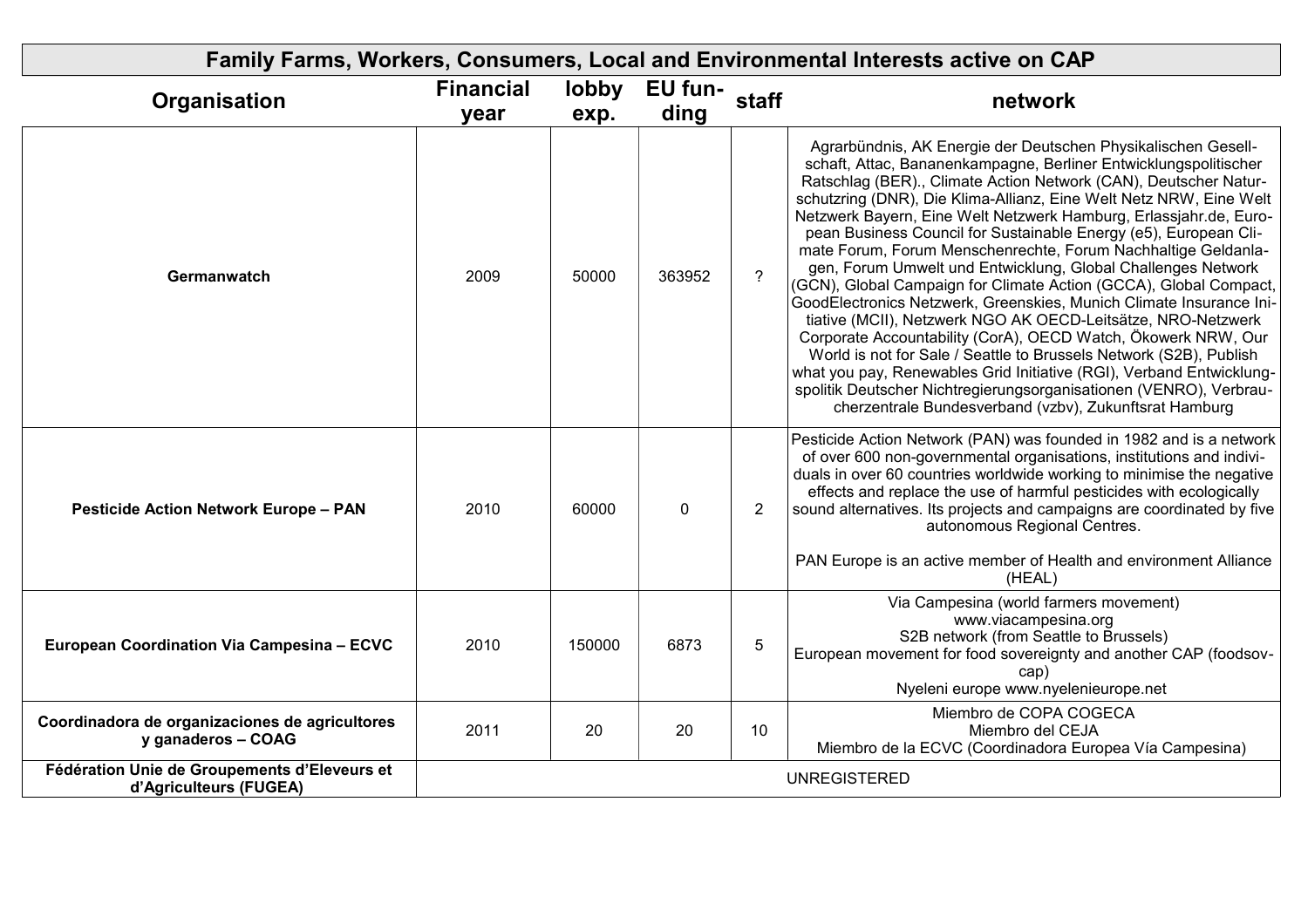| <b>WWF</b>                                                                                           | 2010-2011 | 500000  | 0(?)        | 35             | Green G10: www.green10.org<br>Act for Europe : www.act4europe.org<br>CAN: www.climnet.org/<br>IUCN : www.iucn.org/<br>ECOS: www.ecostandard.org<br>European Habitats Forum: www.iucn.org/where/europe/index.cfm?<br>uNewsID=50<br>Friends of Europe: www.foeeurope.org                                                                                                                                                                                                                                                                                                                                                                                                                                                                                               |
|------------------------------------------------------------------------------------------------------|-----------|---------|-------------|----------------|----------------------------------------------------------------------------------------------------------------------------------------------------------------------------------------------------------------------------------------------------------------------------------------------------------------------------------------------------------------------------------------------------------------------------------------------------------------------------------------------------------------------------------------------------------------------------------------------------------------------------------------------------------------------------------------------------------------------------------------------------------------------|
| <b>FWE</b>                                                                                           | 2011      | 250000  | $\mathbf 0$ | $\overline{4}$ | no info                                                                                                                                                                                                                                                                                                                                                                                                                                                                                                                                                                                                                                                                                                                                                              |
| <b>International Federation of Organic Agriculture</b><br><b>Movements EU Regional Group - IFOAM</b> | 2011      | 300000  | 280559      | $\overline{7}$ | no info                                                                                                                                                                                                                                                                                                                                                                                                                                                                                                                                                                                                                                                                                                                                                              |
| <b>Birdlife</b>                                                                                      | 2010      | 360000  | 305397      | $\overline{7}$ | BirdLife International members are independent, democratic, grass-<br>roots organisations, called Partners. There is one Partner per country.<br>BirdLife International has Partners in all EU27 countries. In Europe,<br>there are 41, plus Israel, so in total 42 member organisations. Toge-<br>ther they represent 1.8 million members (natural persons).<br>For a complete list of all conservation organisations in Europe see:<br>http://www.birdlife.org/regional/europe/partnership.html<br>The BirdLife International European Division belongs to:<br>Civil Society Contact Group http://www.act4europe.org<br>Green10, www.green10.org<br>ECOS, www.ecostandard.org<br>European Habitats Forum,<br>http://www.iucn.org/where/europe/index.cfm?uNewsID=50 |
| <b>European Community of Consumer Cooperatives</b><br>- Eurocoop                                     | 2010      | 300000  | $\mathbf 0$ | 5              | Euro Coop is a member of Cooperatives Europe, the European region<br>of the International Cooperative Alliance                                                                                                                                                                                                                                                                                                                                                                                                                                                                                                                                                                                                                                                       |
| <b>EEB</b>                                                                                           | 2010      | 700000  | 898912      | 13             | - Green 10<br>- Association of Environmental Citizens On Standardisation (ECOS)<br>- Seas at Risk<br>- Mediterranean Information Office-Education for Environment Culture<br>and Sustainable Development Education<br>- European Partners for the Environment<br>- European Habitats Forum                                                                                                                                                                                                                                                                                                                                                                                                                                                                           |
| <b>Eurogroup for animals</b>                                                                         | 2010      | 1000000 | $\mathbf 0$ | 5              | no info                                                                                                                                                                                                                                                                                                                                                                                                                                                                                                                                                                                                                                                                                                                                                              |
| <b>Greenpeace European Unit</b>                                                                      | 2010      | 750000  | 0           | 10             | Green10, Alliance for Lobbying Transparency and Ethics Regulation<br>in the EU (ALTER-EU), Climate Action Network Europe (CAN Europe                                                                                                                                                                                                                                                                                                                                                                                                                                                                                                                                                                                                                                 |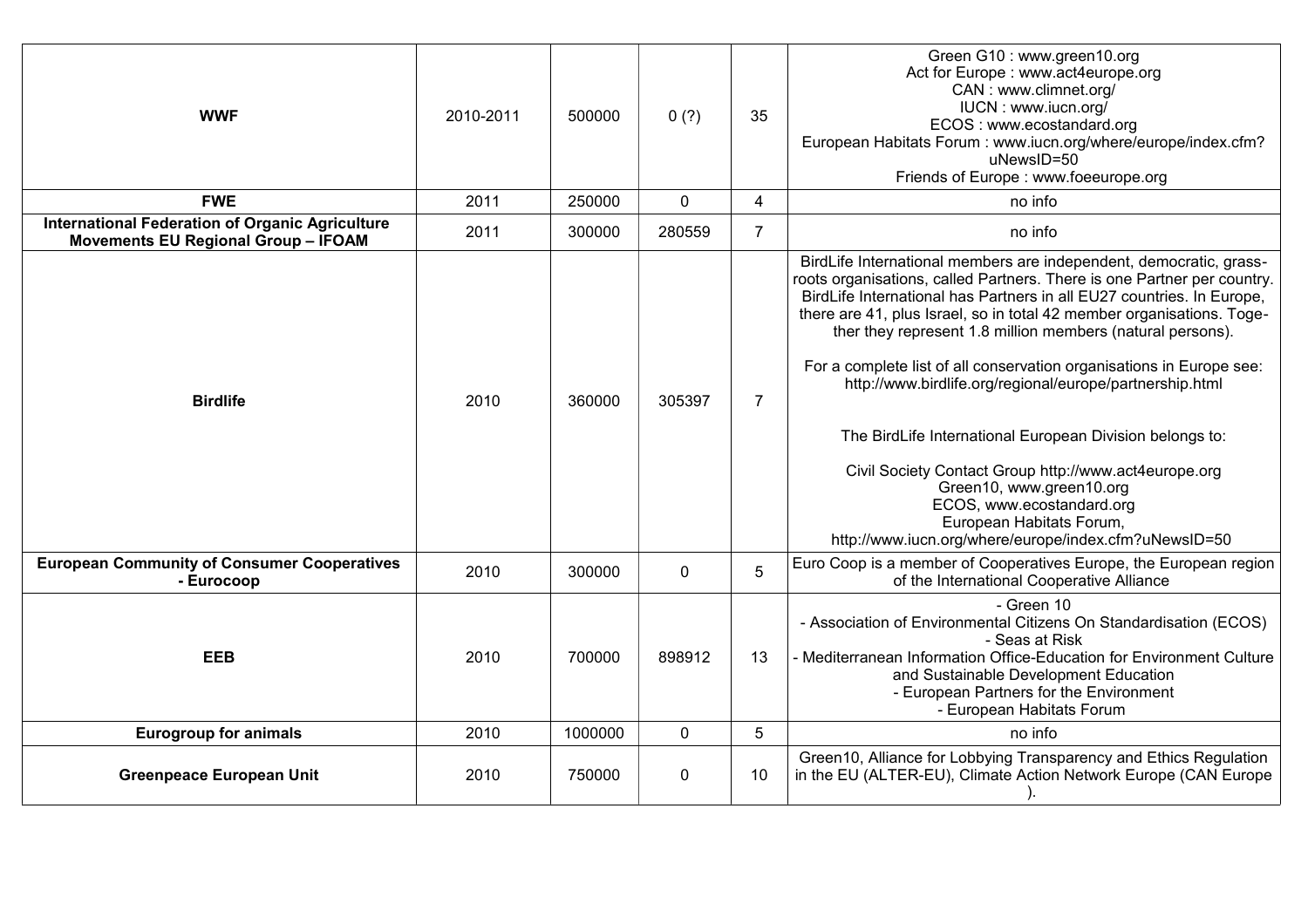| Green 10                                                         |      |        |             |                | The Green10 is an informal coalition and as such does not have a<br>budget. Money for joint activities between its ten member organisa-<br>tions comes from budget line items in each of the individual organisa-<br>tions' annual budgets.<br>CAN - Europe<br><b>Transport and Environment</b><br>Naturefriends International<br><b>WWF EPO</b><br>Greenpeace EU<br>European Environmental Bureau<br><b>Health and Environment Alliance</b><br>Friends of the Earth Europe<br>CEE BankWatch<br><b>Birdlife</b>                                                                                                                                                                                                                                                                                                                                                                                                                    |
|------------------------------------------------------------------|------|--------|-------------|----------------|------------------------------------------------------------------------------------------------------------------------------------------------------------------------------------------------------------------------------------------------------------------------------------------------------------------------------------------------------------------------------------------------------------------------------------------------------------------------------------------------------------------------------------------------------------------------------------------------------------------------------------------------------------------------------------------------------------------------------------------------------------------------------------------------------------------------------------------------------------------------------------------------------------------------------------|
| <b>Naturefriends</b>                                             | 2010 | 50000  | 297000      | $\overline{2}$ | Green10, EEB, VISIT - Voluntary Initiatives for Sustainability in Tou-<br>rism, Danube Competence Centre (DCC, EARTH Network for Sustai-<br>nable Tourism, TEN Network                                                                                                                                                                                                                                                                                                                                                                                                                                                                                                                                                                                                                                                                                                                                                             |
| Friends of the Earth Europe - FOEE                               | 2010 | 650000 | 1122303     | 27             | Friends of the Earth Europe unites 30 national organisations with<br>thousands of local groups and is part of the world's largest grassroots<br>environmental network, Friends of the Earth International.<br>In Europe, two countries have more than one member group:<br>- Belgium: FoE in Wallonia and FoE Flanders and Brussels<br>- United Kingdom: FoE England Wales and Northern Ireland and FoE<br>Scotland<br>Furthermore, Friends of the Earth Europe is a member of a large<br>number of formal networks, alliances and coalitions, such as the<br>Green 10, Alliance for Lobby Transparency and Ethic Regulation (AL-<br>TER-EU), Chemical Reaction, Coalition for Sustainable EU Funds,<br>Seattle to Brussels Network (S2B), Our World is not for Sale (O-<br>WINFS), European Coalition for Corporate Justice (ECCJ), OECD-<br>Watch,<br>European Environmental Citizens Organization for Standardisation<br>(ECOS) |
| <b>Corporate Europe Observatory - CEO</b>                        | 2010 | 200000 | $\mathbf 0$ | 8              | - Alliance for Lobbying Transparency and Ethics Regulation (ALTER-<br>EU)<br>- Our World Is Not For Sale Network (OWINFS)<br>- Seattle to Brussels Network (S2B)<br>- Reclaiming Public Water Network                                                                                                                                                                                                                                                                                                                                                                                                                                                                                                                                                                                                                                                                                                                              |
| Confédération française démocratique du<br><b>Travail - CFDT</b> | 2010 | 50000  | 50000       | 50             | Nous sommes membres de la Confédération Européenne des Syndi-<br>cats (CES) et de la Confédération Syndicale International (CSI/ ITUC)                                                                                                                                                                                                                                                                                                                                                                                                                                                                                                                                                                                                                                                                                                                                                                                             |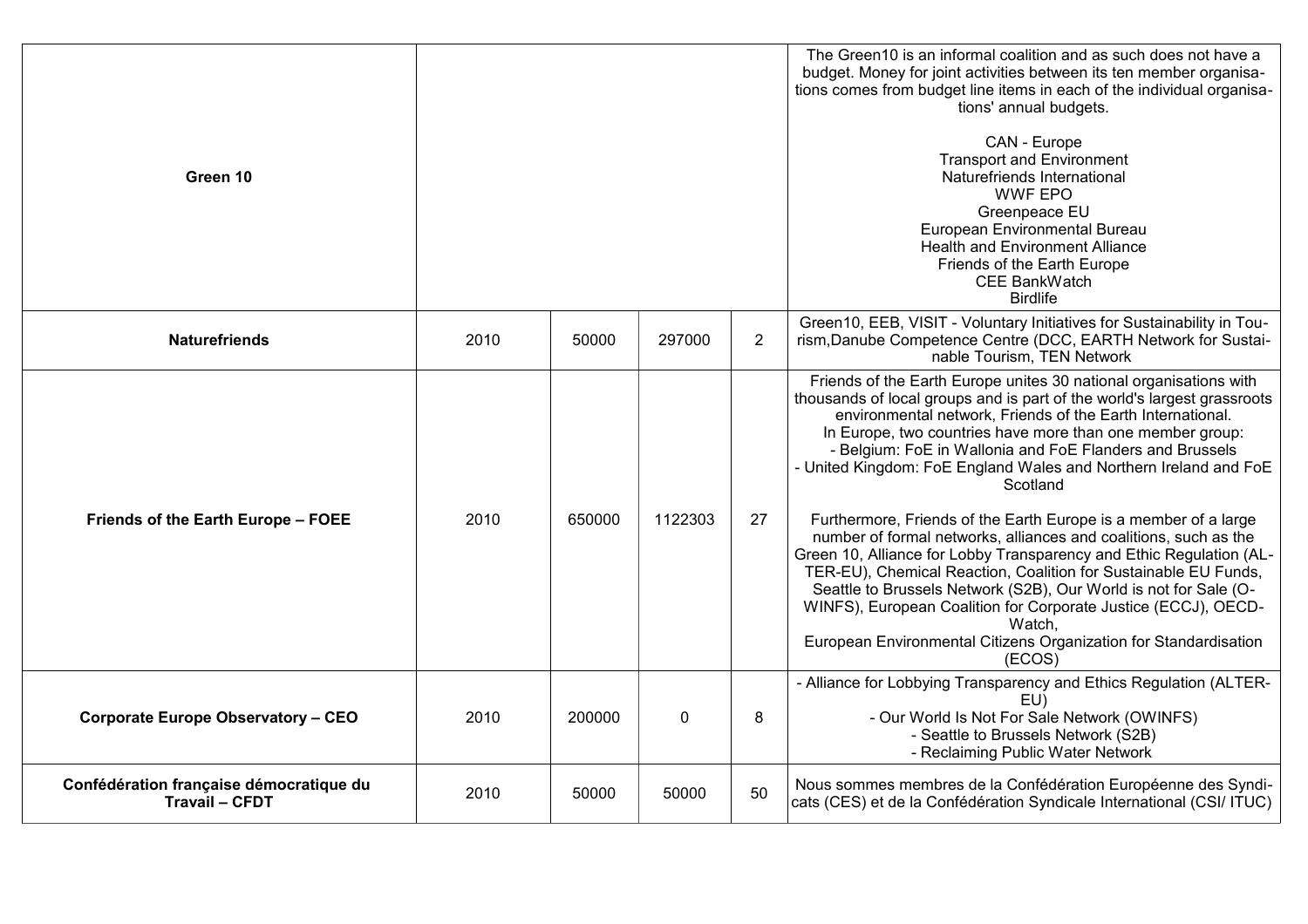| FGA-CFDT (Fédération Générale Agroalimentaire<br>- Confédération Française Démocratique du<br>Travail) |           |           |             |    | <b>UNREGISTERED</b>                                                                                                                                                                                                                                                                                                                                                                                                                                                             |
|--------------------------------------------------------------------------------------------------------|-----------|-----------|-------------|----|---------------------------------------------------------------------------------------------------------------------------------------------------------------------------------------------------------------------------------------------------------------------------------------------------------------------------------------------------------------------------------------------------------------------------------------------------------------------------------|
| Bundesarbeitskammer Österreich - BAK                                                                   | 2010      | 350000    | $\pmb{0}$   | 6  | Die BAK ist beobachtendes Mitglied in der BEUC (Bureau Européen<br>des Unions de Consommateurs).<br>Die BAK ist Mitglied bei ALTER EU (Allianz für Lobbying Transparenz<br>und Ethik Regulierung)                                                                                                                                                                                                                                                                               |
| <b>Health and Environment Alliance - HEAL</b>                                                          | 2010-2011 | 150000    | 356537      | 6  | HEAL is a member of the European Citizens' Organizations for Stan-<br>dardisation (ECOS), the International POPS Elimination Network (I-<br>PEN), Green10, Alliance for Lobbying Transparency and Ethics Regu-<br>lation in the EU (ALTER-EU).                                                                                                                                                                                                                                  |
| Bureau Européen des Unions de Consommateurs<br><b>BEUC</b>                                             | 2010      | 1 375 000 | 980 107     | 19 | BEUC maintains close contacts with our "big sister", the international<br>consumer organisation, Consumers International (CI). BEUC also<br>plays an active role in the TransAtlantic Consumer Dialogue (TACD),<br>which is designed to promote contacts and exchanges with our col-<br>leagues in the US. Our aim, in close collaboration with Consumers In-<br>ternational, is to reinforce consumerism and to get the voice of Euro-<br>pean consumers heard at world level. |
| <b>APRODEV</b>                                                                                         | 2010      | 940225    | $\mathbf 0$ | 8  | CONCORD<br><b>World Council of Churches</b><br>Lutheran World Federation<br><b>Ecumenical Advocacy Alliance</b><br>Action by Churches Together(ACT)Alliance                                                                                                                                                                                                                                                                                                                     |
| <b>FERN</b>                                                                                            | 2011      | 1482000   | 879000      | 11 | Forest Movement Europe, Accra Caucus, African Community Rights<br>Network, European Environmental Bureau, Export Credit Agency<br>watch.                                                                                                                                                                                                                                                                                                                                        |
| AREPO, association des régions européennes<br>des produits d'origine                                   | 2010      | 150000    | 0           | 3  | no info                                                                                                                                                                                                                                                                                                                                                                                                                                                                         |
| oriGIn (Organization for an International<br><b>Geographical Indications Network)</b>                  | 2010      | 50000     | $\mathbf 0$ | 3  | no info                                                                                                                                                                                                                                                                                                                                                                                                                                                                         |
| Fair Trade Advocacy Office - FTAO                                                                      | 2011      | 200000    | $\mathbf 0$ | 4  | FTAO is at present not a member of any formal association/ federa-<br>tion or confederation.<br>FTAO works closely with other NGOs and wider civil society loose<br>networks related to the issue. This for example could be with Trade<br>Unions, Consumer Cooperatives, ISEAL and NGOs working on trade<br>and development issues.                                                                                                                                            |
| Consejería de Agricultura. Junta de Andalucía                                                          | 2011      | 150000    | $\mathbf 0$ | ?  | no info                                                                                                                                                                                                                                                                                                                                                                                                                                                                         |
| <b>Interprovinciaal Overleg - IPO</b>                                                                  | 2010      | 150000    | $\mathbf 0$ | 4  | lid van de Council op European Municipalities and Regions                                                                                                                                                                                                                                                                                                                                                                                                                       |
| <b>European Council for the Village and Small Town</b><br><b>ECOVAST</b>                               | 2011      | 3000      | $\mathbf 0$ | 0  | Member of Europa Nostra<br>Reciprocal membership with Eurogites<br>Partner in PREPARE Network<br>Partner in CURE                                                                                                                                                                                                                                                                                                                                                                |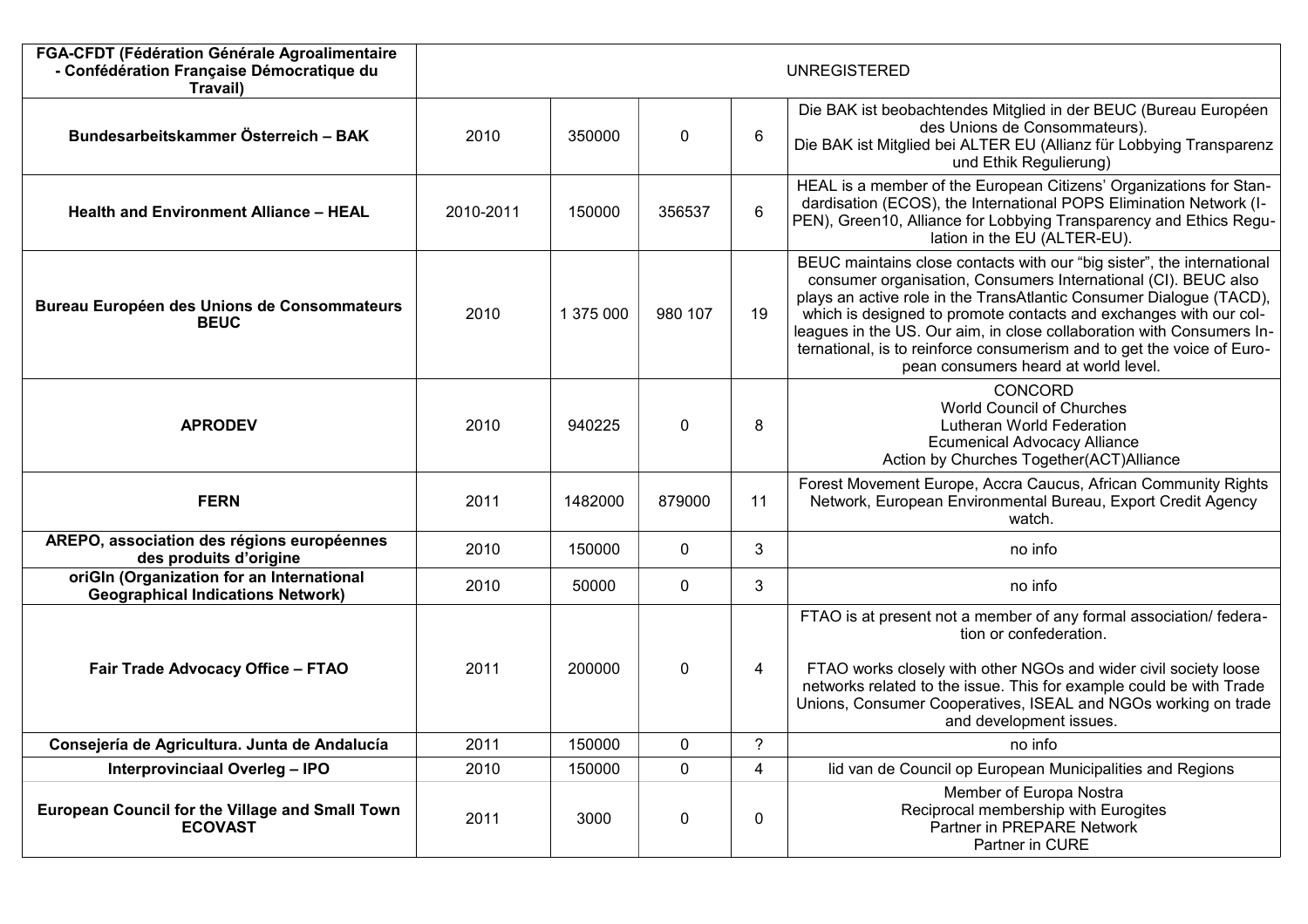| <b>Compassion in World Farming</b>                                                                         | 2010-2011 | 100000  | $\mathbf{0}$ | 7              | We are members of Eurogroup for Animals<br>We act as secretariat for the European Network for Farm Animal Pro-<br>tection                                                                                                                                                                                                                                                                                                                                                                                                                                                                                                                                                                                                                                                                                                                                                                                                                                                                                                                                                                                                                                                                                                                                                                                                                                                                                                                                                                                                                                                                                                                                                                                                                                                                                                                                                                                                                                                                                                                                                                                                                                                                                                                                                                                                                                       |
|------------------------------------------------------------------------------------------------------------|-----------|---------|--------------|----------------|-----------------------------------------------------------------------------------------------------------------------------------------------------------------------------------------------------------------------------------------------------------------------------------------------------------------------------------------------------------------------------------------------------------------------------------------------------------------------------------------------------------------------------------------------------------------------------------------------------------------------------------------------------------------------------------------------------------------------------------------------------------------------------------------------------------------------------------------------------------------------------------------------------------------------------------------------------------------------------------------------------------------------------------------------------------------------------------------------------------------------------------------------------------------------------------------------------------------------------------------------------------------------------------------------------------------------------------------------------------------------------------------------------------------------------------------------------------------------------------------------------------------------------------------------------------------------------------------------------------------------------------------------------------------------------------------------------------------------------------------------------------------------------------------------------------------------------------------------------------------------------------------------------------------------------------------------------------------------------------------------------------------------------------------------------------------------------------------------------------------------------------------------------------------------------------------------------------------------------------------------------------------------------------------------------------------------------------------------------------------|
| Ecologistas en Acción                                                                                      | 2011      | 0       | 50000        | 6              | no info                                                                                                                                                                                                                                                                                                                                                                                                                                                                                                                                                                                                                                                                                                                                                                                                                                                                                                                                                                                                                                                                                                                                                                                                                                                                                                                                                                                                                                                                                                                                                                                                                                                                                                                                                                                                                                                                                                                                                                                                                                                                                                                                                                                                                                                                                                                                                         |
| Uudenmaan ympäristönsuojelupiiri                                                                           | 2010      | 50000   | 0            | 4              | Suomen luonnonsuojeluliiton maakunnallinen piirijärjestö. Lisäksi piiri<br>on Natur och Miljö r.f:n, Kierrätysliikkeen, Pääkaupunkiseudun Kierrä-<br>tyskeskus Oy:n, Saariston ystävien, Uudenmaan virkistysalueyhdistys<br>ry:n, Vantaanjoki-neuvottelukunnan ja YVA ry:n jäsen.<br>Instytut Ekonomiki Rolnictwa i Gospodarki Żywnościowej - PIB jest koordynatorem sieci naukowej                                                                                                                                                                                                                                                                                                                                                                                                                                                                                                                                                                                                                                                                                                                                                                                                                                                                                                                                                                                                                                                                                                                                                                                                                                                                                                                                                                                                                                                                                                                                                                                                                                                                                                                                                                                                                                                                                                                                                                             |
| Instytut Ekonomiki Rolnictwa i Gospodarki<br>Żywnościowej - Państwowy Instytut Badawczy                    | 2010      | 50000   | $\Omega$     | $\overline{?}$ | "Rozwój Europejskich Obszarów Wiejskich" (ang. The European Rural Development Network).<br>Współpraca instytucji naukowych w ramach Sieci jest kontynuacją idei kompleksowej, multidyscypli-<br>namej analizy zjawisk zachodzących na obszarach wiejskich prowadzonych w International Institute<br>for Applied Systems Analysis (IIASA) w Austrii. Powstała w 2002 r. Sieć ma na celu integrację wy-<br>siłków i kompetencji różnych instytucji naukowych polskich i europejskich we wspólnie prowadzonych<br>pracach badawczych nad stanem i sposobami przekształcania obszarów wiejskich. Badania obejmu-<br>ją kwestie ekonomicznych społecznych i przyrodniczych uwarunkowań rozwoju wsi europejskiej w<br>perspektywie rozszerzenia Unii Europejskiej i zmiany jej przyszłych polityk. Tym samym ogólne cele<br>Sieci są zbieżne z unijną ideą tworzenia Europejskiej Przestrzeni Badawczej w dziedzinie wsi i rol-<br>nictwa<br>Sieć jest instytucją skupiającą wiodące ośrodki naukowe prowadzące badania w dziedzinie rozwoju<br>obszarów wiejskich w Polsce i w Europie, w szczególności w Europie Środkowej i Wschodniej. Sieć<br>naukowa "Rozwój europejskich obszarów wiejskich" stawia sobie następujące cele:<br>· stworzenie szerokiej platformy dla współpracy polskich i europejskich jednostek naukowych w ra-<br>mach rozszerzającej się Unii Europejskiej, poświęconej badaniom stanu, perspektyw i strategii<br>działania w odniesieniu do rozwoju obszarów wiejskich Polski i Europy, • zespolenie wysiłków i kom-<br>petencji różnych instytucji naukowych polskich i europejskich we wspólnie prowadzonych pracach<br>badawczych w dziedzinie rozwoju obszarów wiejskich,<br>• wymianę oraz popularyzowanie doświadczeń i osiągnięć naukowych uczestników Sieci w zakresie<br>badanej problematyki,<br>· nawiązywanie międzynarodowej współ-pracy naukowo-badawczej w tematyce rozwoju rolnictwa i<br>obszarów wiejskich. W szczególności podejmowanie działań mających na celu przygotowywanie<br>wniosków o dofinansowanie badań naukowych z 6. Programu Ramowego Unii Europejskiej (6. PR<br>UE).<br>· podejmowanie inicjatyw zmierzających do włączenia się w sieć ogólnoeuropejską.<br>W ramach sieci organizowane sa miedzynarodowe spotkania robocze i seminaria jak też wydawany<br>jest periodyk Rural Areas and Development. |
| Assessing the multiple Impacts of the Common Agri-<br>cultural Policies (CAP) on Rural Economies (CAP-IRE) |           |         |              |                | <b>UNREGISTERED</b>                                                                                                                                                                                                                                                                                                                                                                                                                                                                                                                                                                                                                                                                                                                                                                                                                                                                                                                                                                                                                                                                                                                                                                                                                                                                                                                                                                                                                                                                                                                                                                                                                                                                                                                                                                                                                                                                                                                                                                                                                                                                                                                                                                                                                                                                                                                                             |
| Arbeitsgemeinschaft "Pro ländlicher Raum"                                                                  |           |         |              |                | <b>UNREGISTERED</b>                                                                                                                                                                                                                                                                                                                                                                                                                                                                                                                                                                                                                                                                                                                                                                                                                                                                                                                                                                                                                                                                                                                                                                                                                                                                                                                                                                                                                                                                                                                                                                                                                                                                                                                                                                                                                                                                                                                                                                                                                                                                                                                                                                                                                                                                                                                                             |
| <b>Assembly of European Regions</b>                                                                        | 2010      | 2126996 | 254771       | 14             | no info                                                                                                                                                                                                                                                                                                                                                                                                                                                                                                                                                                                                                                                                                                                                                                                                                                                                                                                                                                                                                                                                                                                                                                                                                                                                                                                                                                                                                                                                                                                                                                                                                                                                                                                                                                                                                                                                                                                                                                                                                                                                                                                                                                                                                                                                                                                                                         |
| Euromontana                                                                                                | 2010      | 259013  | 127609       | 1              | Euromontana est le point focal pour l'Europe du projet ADRD-M Agri-<br>culture et développement rural durable en montagne, conduit par la<br>FAO dans le monde.<br>Euromontana est membre du Forum européen de la montagne et du<br>partenariat international pour la montagne de la FAO.                                                                                                                                                                                                                                                                                                                                                                                                                                                                                                                                                                                                                                                                                                                                                                                                                                                                                                                                                                                                                                                                                                                                                                                                                                                                                                                                                                                                                                                                                                                                                                                                                                                                                                                                                                                                                                                                                                                                                                                                                                                                       |
| European Heart Network - EHN                                                                               | 2010      | 150000  | 24657        | 0              | EHN is a member of the European Public Health Alliance (EPHA), the<br>European Public Health and Agriculture Consortium (EPHAC), the<br>Smoke Free Partnership (SFP), and the World Heart Federation<br>$(WHF)$ .                                                                                                                                                                                                                                                                                                                                                                                                                                                                                                                                                                                                                                                                                                                                                                                                                                                                                                                                                                                                                                                                                                                                                                                                                                                                                                                                                                                                                                                                                                                                                                                                                                                                                                                                                                                                                                                                                                                                                                                                                                                                                                                                               |